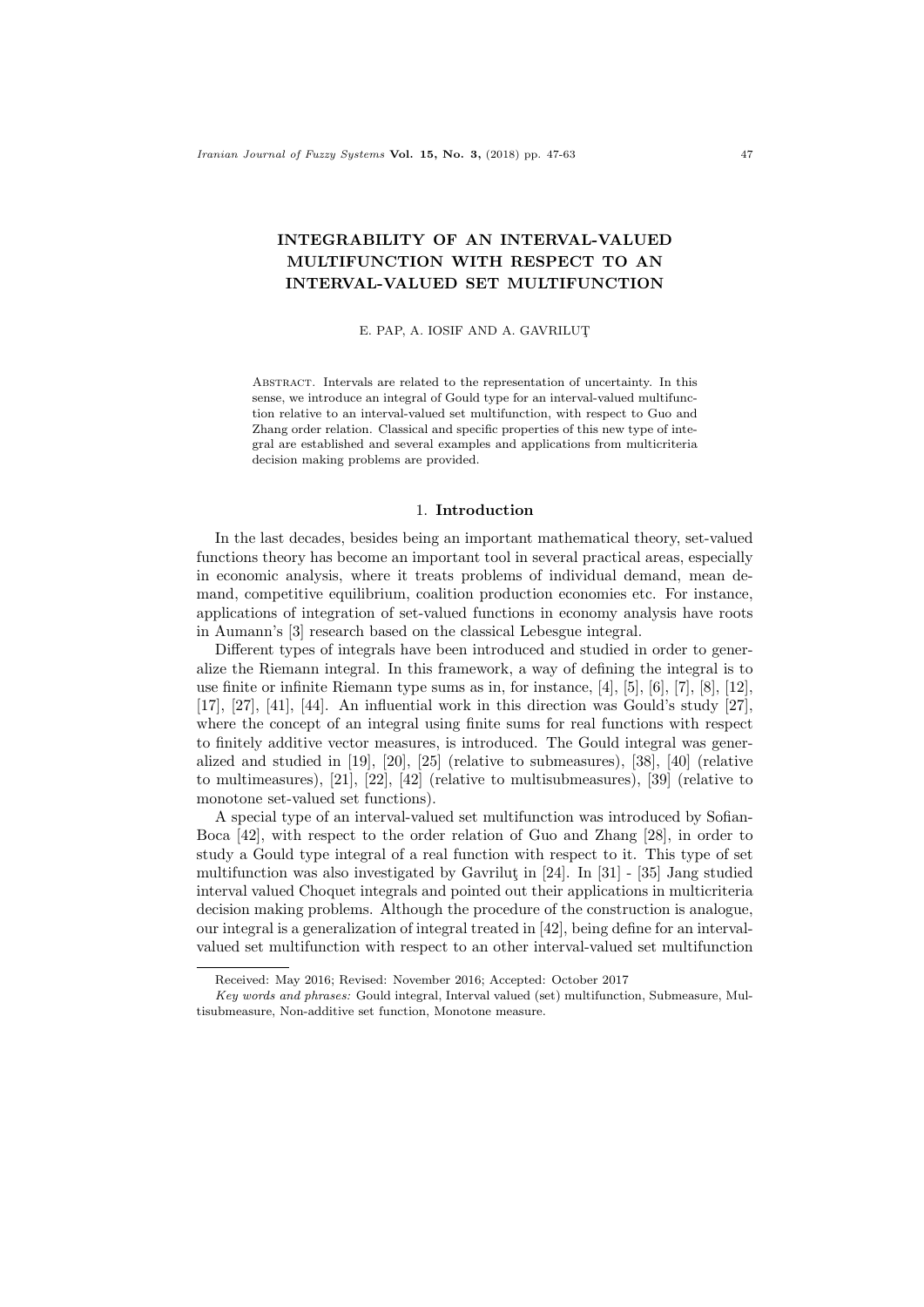with respect to the order relation of Guo and Zhang [28]. Also, this integral is different from the one introduced by Jang [33] and it is an useful tool in modeling uncertainties, as we will further highlight.

On the other hand, fuzzy sets introduced by Zadeh [46] are used to deal with imprecision and uncertainty information. With the development of the fuzzy sets, many new theories came out, such as the interval valued fuzzy sets and the generalized theory of uncertainty. In fact, during the last decade, it has been suggested to use intervals in order to represent uncertainty in the area of decision theory and information theory, for example, calculation of economic uncertainty, theory of interval probability as a unifying concept for uncertainty. Thus, a special attention was recently paid to the study of interval-valued (set) multifunctions, since they are related to the representation of uncertainty, a necessity coming from economic uncertainty, fuzzy random variables, interval-probability, martingales of multivalued functions, interval-valued capacities (Bykzkan and Duan [9], Jang [31] - [35] (in multicriteria decision making problems), Li and Sheng [36], Weichselberger [45] and many others).

Interval valued functions are associated with the representation of uncertain functions. It has been suggested to use intervals in order to represent uncertainty, for instance, closed set-valued functions, interval-valued probabilities, fuzzy setvalued measures, economic uncertainties.

Interval valued measures are intensively used in interval valued intuitionistic fuzzy sets. Entropy, the well-known concept in physics, information theory and fuzzy set theory, describes the degree of uncertainties and fuzziness of the fuzzy sets. Entropy and similarity of intuitionistic fuzzy sets are very important in theory and applications in which the intuitionistic fuzzy sets are used to describe the imprecisions and uncertainties.

In this paper, motivated by the diversity of fields where interval-valued (set) multifunctions are applied, we introduce a new type of integral (modeling the expectation) of an interval-valued multifunction  $F$  relative to an interval-valued set multifunction  $\mu$ , with respect to Guo and Zhang order relation [28]. So, the novelty of our paper is given by the fact that both  $F$  and  $\mu$  are set-valued. Our integral, different from the one proposed by Jang in [31] - [35], provides a special, useful tool in modeling uncertainties. The paper is organized as follows: Section 1 is for introduction. After a section of basic concepts, in Section 3 we present various examples of order relations and results regarding monotone set multifunctions. In Section 4 we introduce the Gould integral of interval-valued multifunction relative to an interval-valued set multifunction. Various properties of the integral are established, concerning the behaviour with respect to the set multifunctions  $F$  or to  $\mu$ . Section 5 presents results regarding important properties of this integral. So, we point out some of its continuity properties and we prove a result concerning the behaviour on atoms.

### 2. Preliminaries

If  $n \in \mathbb{N}^* = \mathbb{N} \setminus \{0\}$ , by  $i = \overline{1,n}$  we mean  $i \in \{1, ..., n\}$ . Let be  $\mathbb{R}_+ = [0, \infty)$ , T a nonempty abstract set,  $\mathcal{P}(T)$  the family of all subsets of T and A an arbitrary algebra of subsets of T.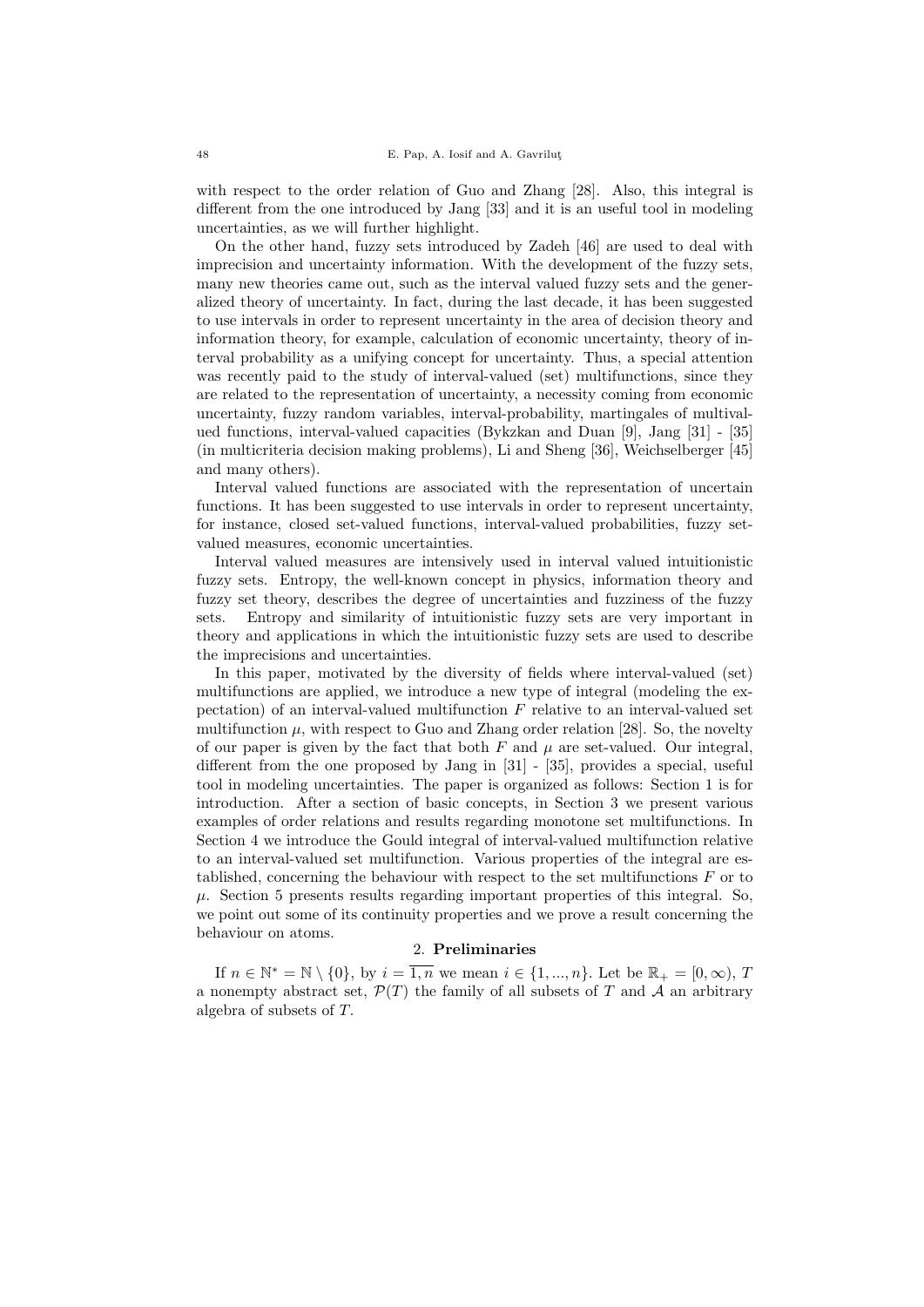**Definition 2.1.** A finite partition of T is a finite family of nonempty sets  $P =$  ${A_i}_{i=\overline{1,n}} \subset \mathcal{A}$  such that  $A_i \cap A_j = \emptyset, i \neq j$  and  $\bigcup_{i=1}^n A_i = T$ .

We denote by  $\mathcal P$  the class of all partitions of T and by  $\mathcal P_A$ , the class of all partitions of A, if  $A \in \mathcal{A}$  is fixed.

**Definition 2.2.** (i) If  $P, P' \in \mathcal{P}, P'$  is said to be finer than P (denoted by  $P \leq P'$ or  $P' \geq P$ ) if every set of P' is included in some set of P.

(ii) The common refinement of two finite partitions  $P = \{A_i\}_{i=\overline{1,n}}, P' = \{B_j\}_{j=\overline{1,m}} \in$ P is the partition  $P \wedge P' = \{A_i \cap B_j\}_{i=\overline{1,n}}$  $j=\overline{1,m}$ .

## Monotone set functions

In this subsection, letm be an arbitrary set function  $m : \mathcal{A} \to \mathbb{R}_+$ , with  $m(\emptyset) = 0$ .

**Definition 2.3.** [37] I. m is said to be:

(i) monotone or fuzzy if  $m(A) \le m(B)$ , for every  $A, B \in \mathcal{A}$ , with  $A \subseteq B$ ;

(ii) subadditive if  $m(A \cup B) \le m(A) + m(B)$ , for every (disjoint)  $A, B \in \mathcal{A}$ ;

iii) a submeasure (in the sense of Drewnowski [18]) if it is monotone and subadditive;

(iv) null-additive if  $m(A \cup B) = m(A)$ , for every  $A, B \in \mathcal{A}$ , with  $m(B) = 0$ ;

(v)  $\sigma$ -subadditive if  $m(A) \leq \sum_{n=1}^{\infty} m(A_n)$ , for every (pairwise disjoint)  $(A_n)_{n \in \mathbb{N}}$  $n=0$ 

- A, with  $A = \bigcup_{n=1}^{\infty} A_n$  $\bigcup_{n=0} A_n \in \mathcal{A};$ 
	- (vi) finitely additive if  $m(A \cup B) = m(A) + m(B)$ , for every disjoint  $A, B \in \mathcal{A}$ ;

(vii)  $\sigma$ -additive if  $m(\overline{\overset{\infty}{\bigcup}})$  $\bigcup_{n=0}^{\infty} A_n$ ) =  $\sum_{n=0}^{\infty} m(A_n)$ , for every pairwise disjoint  $(A_n)_{n \in \mathbb{N}}$   $\subset$  $\mathcal{A};$ 

II. A set  $A \in \mathcal{A}$  is an atom with respect to m if  $m(A) > 0$  and for every  $B \in \mathcal{A}$ , with  $B \subset A$ , we have either  $m(B) = 0$  or  $m(A \setminus B) = 0$ .

III. *m* is said to be finitely purely atomic if  $T = \bigcup_{n=1}^{p}$  $\bigcup_{i=1} A_i$ , where  $A_i \in \mathcal{A}, i = \overline{1, p}$ 

are pairwise disjoint atoms of m.

**Definition 2.4.** (i) The variation  $\overline{m}$  of m is the set function  $\overline{m} : \mathcal{P}(T) \to [0, +\infty]$ defined by  $\overline{m}(E) = \sup\{\sum_{n=1}^{\infty}$  $\sum_{i=1} m(A_i)$ , for every  $E \in \mathcal{P}(T)$ , where the supremum is extended over all finite families of pairwise disjoint sets  $\{A_i\}_{i=1}^n \subset A$ , with  $A_i \subseteq E$ , for every  $i = \overline{1, n}$ .

(ii) m is said to be of finite variation on A if  $\overline{m}(T) < \infty$ .

**Remark 2.5.** I. If  $E \in \mathcal{A}$ , then in the definition of  $\overline{m}$  one may consider the supremum over all finite partitions  $\{A_i\}_{i=1}^n \in \mathcal{P}_E$ .

II.  $\overline{m}$  is monotone and super-additive on  $\mathcal{P}(T)$ , i.e.,  $\overline{m}(\bigcup$  $\bigcup_{i\in I} A_i$ )  $\geq \sum_{i\in I}$  $\sum_{i\in I} \overline{m}(A_i)$ , for

every finite or countable  $\{A_i\}_{i\in I} \in \mathcal{P}$ .

III. If m is finitely additive, then  $\overline{m}(A) = m(A)$ , for every  $A \in \mathcal{A}$ .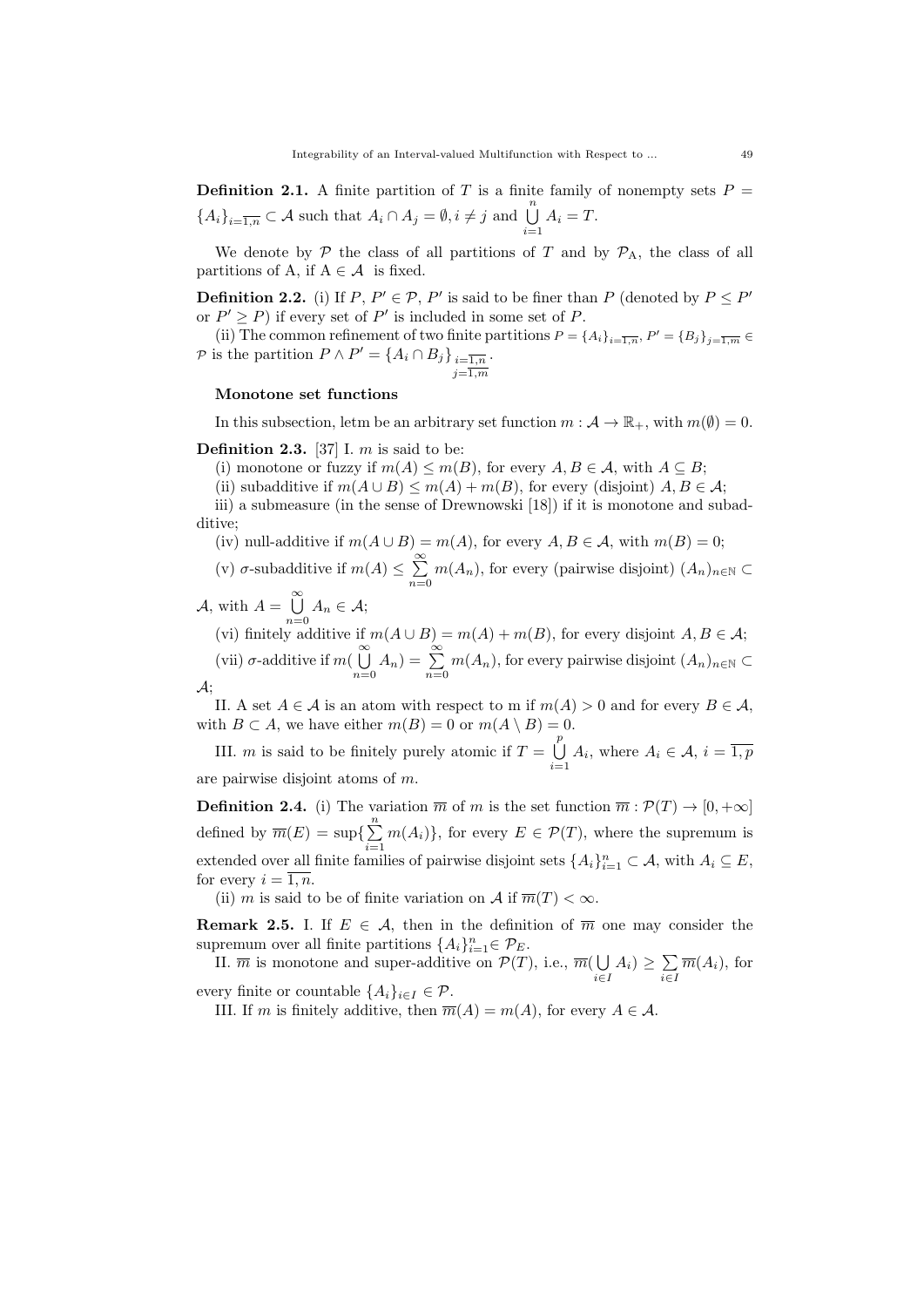IV. If m is subadditive ( $\sigma$ -subadditive, respectively) of finite variation, then  $\overline{m}$ is finitely additive ( $\sigma$ -additive, respectively).

Example 2.6. Monotone measures are of a great importance in multicriteria decision making problems (see [35] for details): if  $N = \{1, ..., n\}$ , then for a monotone set function m defined on  $\mathcal{P}(N)$ , for every  $S \in \mathcal{P}(N)$ ,  $m(S)$  can be interpreted as the weight or the degree of importance of combination  $S$  of criteria, or better, its power to make the decision alone (without the remaining criteria). In addition to the usual weights on criteria taken separately, weights on any combination of criteria are also defined. Monotonicity means that adding a new element to a combination cannot decrease its importance.

### 3. Monotone Set Multifunctions

We denote by  $\mathcal{P}_0(\mathbb{R}_+)$  the family of all nonempty subsets of  $\mathbb{R}_+$  and by  $\mathcal{P}_{kc}(\mathbb{R}_+)$ the family of nonempty, compact convex subsets of  $\mathbb{R}_+$ . Let " $\leq$ " be an arbitrary order relation on  $\mathcal{P}_0(\mathbb{R}_+)$ . By  $\tilde{\gamma} \leq \tilde{\gamma}$  we mean  $\tilde{\gamma} \leq \tilde{\gamma}$  and  $\gamma' \neq \gamma'$ .

**Example 3.1.** [28] (the "standard" partial order relation " $\preceq$ " on  $\mathcal{P}_0(\mathbb{R}_+)$ , which extends the usual order on  $\mathcal{P}_{kc}(\mathbb{R}_+)$ : If  $A, B \in \mathcal{P}_0(\mathbb{R}_+)$ , then  $A \preceq B$  if the following two conditions hold:

(i) for every  $x \in A$ , there exists  $y_x \in B$  so that  $x \leq y_x$ ;

(ii) for every  $y \in B$ , there exists  $x_y \in A$  so that  $x_y \leq y$ .

In general, there is no implication between the order relation " $\preceq$ " and the inclusion one. However, on the family  $\{[0, a]; 0 \le a < \infty\}$  they coincide. By convention,  ${0} = [0, 0].$ 

If  $[a, b], [c, d] \in \mathcal{P}_{kc}(\mathbb{R}_+),$  the following operations are considered:

I.  $[a, b] + [c, d] = [a + b, c + d];$ II.  $\alpha \cdot [a, b] = [\alpha a, \alpha b], \alpha > 0;$ III.  $[a, b] \cdot [c, d] = [a \cdot c, b \cdot d];$ IV.  $[a, b] \wedge [c, d] = [\min\{a, c\}, \min\{b, d\}];$ V.  $[a, b] \vee [c, d] = [\max\{a, c\}, \max\{b, d\}];$ VI.  $[a, b] \subseteq [c, d]$  if and only if  $c \le a \le b \le d$ ; VII.  $[a, b] \preceq [c, d]$  if and only if  $a \leq c$  and  $b \leq d$ .

**Example 3.2.** [10] Let  $A, B : [0, 1]^2 \rightarrow [0, 1]$  be two aggregation functions [26] such that  $A(a, b) = A(c, d)$  and  $B(a, b) = B(c, d)$  can happen only if  $(a, b) = (c, d)$ . Define a relation " $\leq_{A,B}$ " on  $\{[a, b]; 0 \leq a \leq b \leq 1\}$  by  $[a, b] \leq_{A,B} [c, d]$  whenever  $A(a, b) < A(c, d)$  or  $A(a, b) = A(c, d)$  and  $B(a, b) \leq B(c, d)$ . Then  $\preceq_{A,B}$  is a linear order on  $\{[a, b]; 0 \le a \le b \le 1\}$  with the minimal element  $\{0\} = [0, 0]$ , and the maximal element  $\{1\} = [1, 1].$ 

**Remark 3.3.** I) The linear order " $\leq_{A,B}$ " refines the above standard partial order " $\preceq$ " on intervals from Example 3.1:  $[a, b] \preceq [c, d]$  whenever  $a \leq c$  and  $b \leq d$ , so  $[a, b]$  $b \leq [c, d]$  implies  $[a, b] \preceq_{A,B} [c, d].$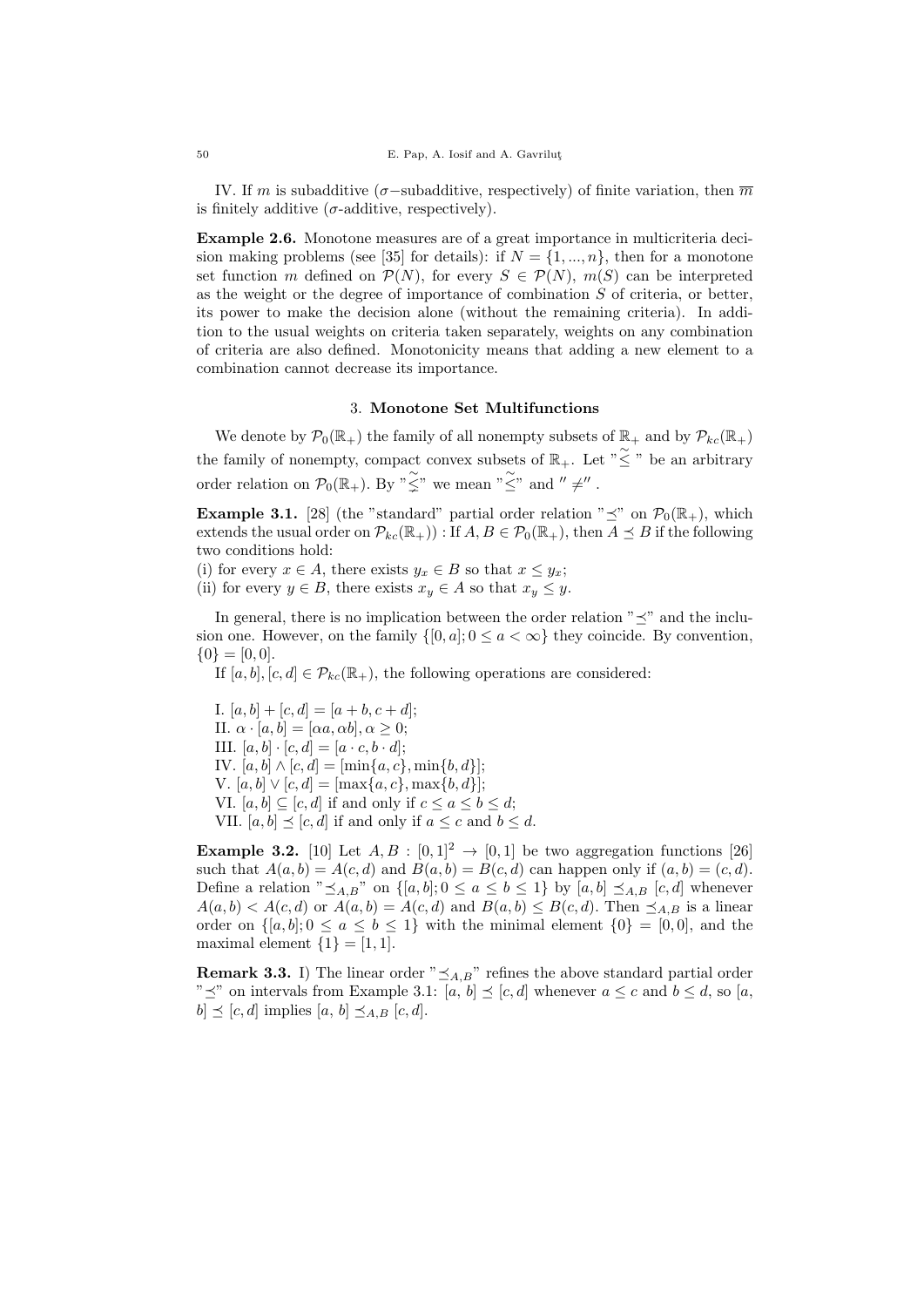II. By taking  $A(a, b) = a$ ,  $B(a, b) = b$  and  $A(a, b) = b$ ,  $B(a, b) = a$ , respectively, in the previous example, the following lexicographical order relations can be recovered:  $[a, b] \preceq_1 [c, d]$  whenever  $a < c$  or  $a = c$  and  $b \leq d$  and  $[a, b] \preceq_2 [c, d]$  whenever  $b < d$ or  $b = d$  and  $a \leq c$ , respectively.

Example 3.4. In [10], an algorithm that makes use of entropies and the interval valued set function concepts is proposed to determine which is the best alternative between a set of them following some criteria that are provided by one or several experts. Suppose that a set of alternatives  $\{A_1, ..., A_n\}$  and a set of criteria  $\{x_1, ..., x_k\}$  are given. Then one can write the following multicriteria decision making (MCDM) matrix:

$$
A_{1} \left( \frac{([\mu_{A_1}(x_1), \overline{\mu_{A_1}}(x_1)] \cdots [\mu_{A_1}(x_k), \overline{\mu_{A_1}}(x_k)]}{([\mu_{A_2}(x_1), \overline{\mu_{A_2}}(x_1)] \cdots [\mu_{A_2}(x_k), \overline{\mu_{A_2}}(x_k)]} \right)
$$
  
\n
$$
A_{n} \left( \frac{([\mu_{A_n}(x_1), \overline{\mu_{A_n}}(x_1)] \cdots [\mu_{A_n}(x_k), \overline{\mu_{A_n}}(x_k)]}{\cdots [\mu_{A_n}(x_k), \overline{\mu_{A_n}}(x_k)]} \right)
$$

where  $[\mu_{A_i}(x_j), \overline{\mu_{A_i}}(x_j)]$  denotes the degree to which alternative  $A_i$  satisfies criterion  $x_i$ . We assume that this satisfaction is expressed in an interval-valued way. Observe that in this way we can understand each alternative as an interval-valued fuzzy set over the referential set of criteria and in such a way that each of the intervals  $\mu(A_i)(x_j) = [\mu_{A_i}(x_j), \overline{\mu_{A_i}}(x_j)]$  provides the membership value of criteria  $x_j$  to the interval valued fuzzy set  $A_i$ .

We now introduce in the set-valued case corresponding notions, which generalize the ones from Definition 2.3. In order to do this, we consider on  $\mathcal{P}_0(\mathbb{R})$  the Hausdorff-Pompeiu pseudo-metric h [29] defined for every  $A, B \in \mathcal{P}_0(\mathbb{R})$  by

$$
h(A, B) = \max \{ \sup_{x \in A} \inf_{y \in B} |x - y|, \sup_{y \in B} \inf_{x \in A} |x - y| \}.
$$

On  $\mathcal{P}_{kc}(\mathbb{R})$ , h has the particular form:

$$
h([a, b], [c, d]) = \max\{|a - c|, |b - d|\}, \forall a, b, c, d \in \mathbb{R}, a \le b, c \le d.
$$

If, particularly,  $0 < a < c$ , then  $h([0, a], [0, c]) = c - a$ .

According to [29],  $(\mathcal{P}_{kc}(\mathbb{R}), h)$  is a complete metric space.

For every  $M \in \mathcal{P}_{kc}(\mathbb{R})$ ,  $M = [a, b]$ , we denote by  $|M| = h(M, \{0\}) (= \max\{|a|, |b|\}).$ If  $M \in \mathcal{P}_{kc}(\mathbb{R}_+), M = [a, b],$  then  $|M| = b$ . An interval-valued profile means uncertain profile. Such intervals can be interpreted as interval-valued functions from  $\{1, 2, ..., n\}$  to  $\mathcal{P}_{kc}(\mathbb{R}_+)$  describing in this way uncertain consumption or uncertain income at each time point. So, if  $\sum_{i=1}^{\infty}$  is an arbitrary order relation on  $\mathcal{P}_0(\mathbb{R}_+)$ , we introduce the following corresponding notions that generalize the ones already recalled in Definition 2.3.

**Definition 3.5.** Let  $\mu : \mathcal{A} \to \mathcal{P}_0(\mathbb{R}_+)$  be a set multifunction, with  $\mu(\emptyset) = \{0\}$ . I.  $\mu$  is said to be:

- (i) an additive multimeasure if  $\mu(A\cup B) = \mu(A) + \mu(B)$ , for every disjoint  $A, B \in \mathcal{A}$ ;
	- (ii)  $\leq$  –monotone if  $\mu(A) \leq \mu(B)$ , for every  $A, B \in \mathcal{A}$ , with  $A \subseteq B$ ;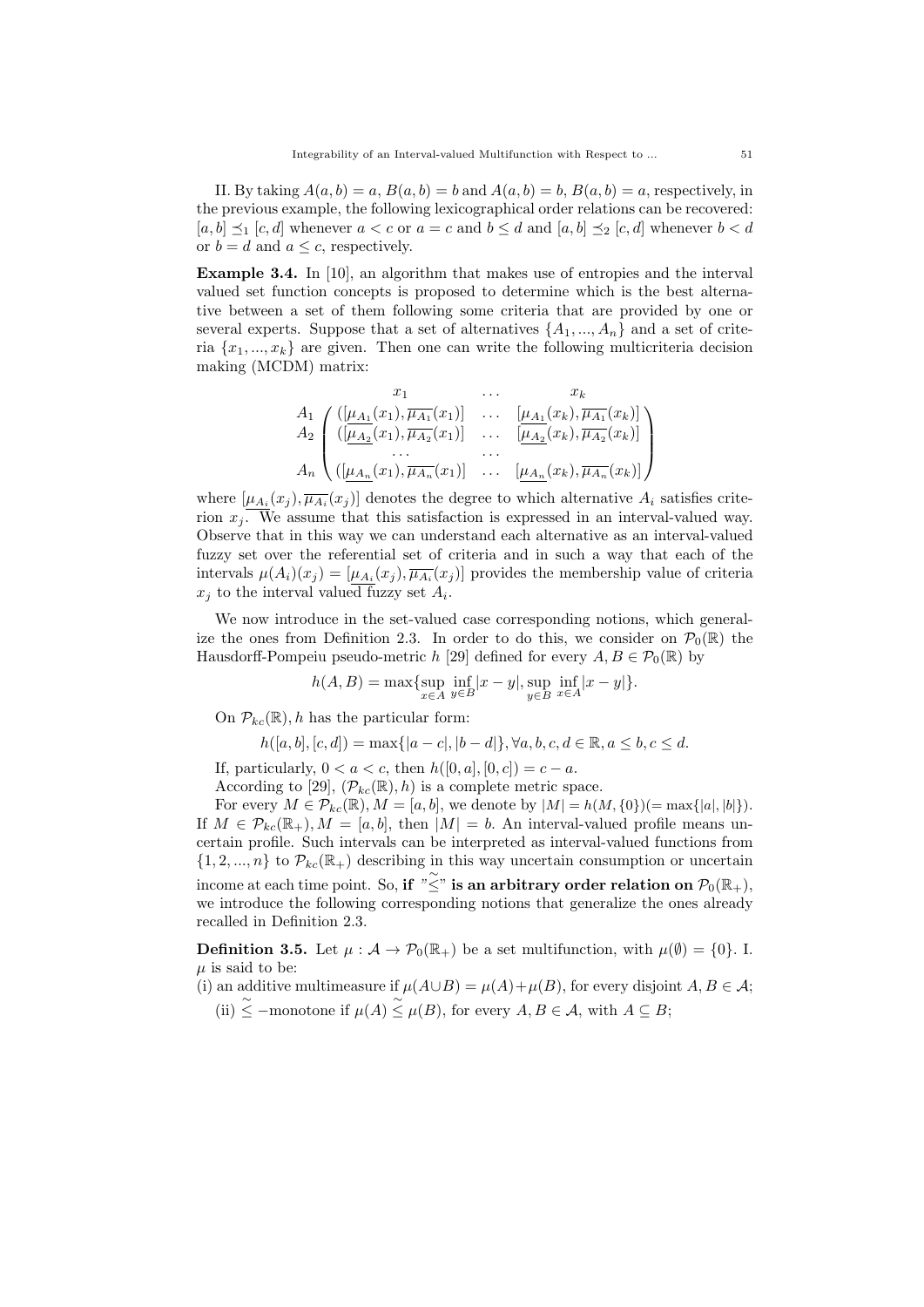(iii)  $\leq$  -subadditive if  $\mu(A \cup B) \leq \mu(A) + \mu(B)$ , for every disjoint  $A, B \in \mathcal{A}$ ;

- (iv) a  $\leq$  multisubmeasure if it is  $\leq$  –monotone and  $\leq$  –subadditive;
- (v) null-additive if  $\mu(A \cup B) = \mu(A)$ , for every  $A, B \in \mathcal{A}$ , with  $\mu(B) = \{0\};$

II.  $A \in \mathcal{A}$  is an  $\leq$  -atom of  $\mu$  if  $\{0\} \leq \mu(A), \{0\} \neq \mu(A)$  and for every  $B \in \mathcal{A}$ , with  $B \subset A$ , we have either  $\mu(B) = \{0\}$  or  $\mu(A \setminus B) = \{0\}.$ 

III.  $\mu$  is said to be  $\leq$  -finitely purely atomic if  $T = \bigcup_{i=1}^{p}$  $\bigcup_{i=1} A_i$ , where  $A_i \in \mathcal{A}, i = \overline{1, p}$ 

are pairwise disjoint  $\tilde{\le}$  -atoms of  $\mu$ .

**Remark 3.6.** i) If  $\sum_{i=1}^{n} x_i^2$  is the usual inclusion of sets  $\subseteq$ , then one obtains the corresponding notions from [21].

ii) If " $\leq$ " is the relation " $\preceq$ " from Example 3.1, then by [24],  $\mu : \mathcal{A} \to \mathcal{P}_{kc}(\mathbb{R}_+)$  if and only if there exist two set functions  $m_1, m_2 : A \to \mathbb{R}_+$  so that for every  $A \in \mathcal{A}$ ,  $m_1(A) \leq m_2(A)$  (" $\leq$ " is the usual order on R) and  $\mu(A) = [m_1(A), m_2(A)]$ . Moreover, in this case,  $\mu$  is monotone, subadditive, a multisubmeasure, null-additive, respectively with respect to " $\preceq$ " (called in what follows in this paper q-monotone, q-subadditive, q-multisubmeasure, q-null-additive), if and only if both  $m_1, m_2$  are monotone, subadditive, submeasures (in the sense of Drewnowski [18]), null-additive, respectively, in the sense of Definition 2.3. The same for the notion of an atom.

For any arbitrary fixed set  $A \in \mathcal{A}$ ,  $m_1(A)$  and  $m_2(A)$  can be interpreted as the lower and the upper respectively limits of the confidence interval  $\mu(A)$  =  $[m_1(A), m_2(A)].$ 

**Example 3.7.** If  $m_1, m_2 : A \rightarrow [0, 1]$  are two finite measures, with  $m_1(A) \leq$  $m_2(A), \forall A \in \mathcal{A}$  and if  $m_2$  is a probability measure, then one can consider the multimeasure  $\mu : \mathcal{A} \to \mathcal{P}_0([0,1]), \mu(A) = [m_1(A), m_2(A)], \forall A \in \mathcal{A}$ . Since  $1 \in \mu(T)$ , this is the simplest example of a probability multimeasure, used in control, robotics and decision theory (in Bayesian estimation).

Now, if we suppose that  $\mu : \mathcal{A} \to \mathcal{P}_0([0,1])$  is an h-multisubmeasure (i.e., the set function  $|\mu| : \mathcal{A} \to \mathbb{R}_+$ , defined by  $|\mu|(A) = |\mu(A)|$ , for every  $A \in \mathcal{A}$  is a submeasure in the sense of Drewnowski [18]), with  $\overline{\mu}(T) > 0$ , then one can generate a system of upper and lower probabilities with applications in statistical inference (Dempster  $[16]$ :

Let  $\mathcal{M} = \{ E \subset [0,1]; \mu^{-1}(E), \mu^{+1}(E) \in \mathcal{A} \}$ , where for every  $E \subset [0,1],$  $\mu^{-1}(E) = \{t \in T; \mu(\{t\}) \cap E \neq \emptyset\}$  and  $\mu^{+1}(E) = \{t \in T; \mu(\{t\}) \subset E\}.$ 

For every  $E \in \mathcal{M}$ , we define the upper probability of  $E, P^*(E) = \frac{\overline{\mu}(\mu^{-1}(E))}{\overline{\mu}(T)}$  $\frac{\mu-(E)}{\overline{\mu}(T)}$  and the lower probability of E,  $P_*(E) = \frac{\overline{\mu}(\mu^{+1}(E))}{\overline{\mu}(T)}$  $rac{u^{\top}(E)}{\overline{\mu}(T)}$ .

We observe that  $P^*, P_* : \mathcal{M} \to [0,1]$  and  $P_*(E) \leq P^*(E)$ , for every  $E \in \mathcal{M}$ .<br>One may consider  $\overline{\mu}(u^{-1}(E))$  as being the largest possible amount of probabi

One may consider  $\overline{\mu}(\mu^{-1}(E))$  as being the largest possible amount of probability from the measure  $\overline{\mu}$  that can be transferred to outcomes  $x \in E$  and  $\overline{\mu}(\mu^{+1}(E))$  as the minimal amount of probability that can be transferred to outcomes  $x \in E$ .

**Example 3.8.** Suppose  $m : A \to \mathbb{R}_+$  is a probability.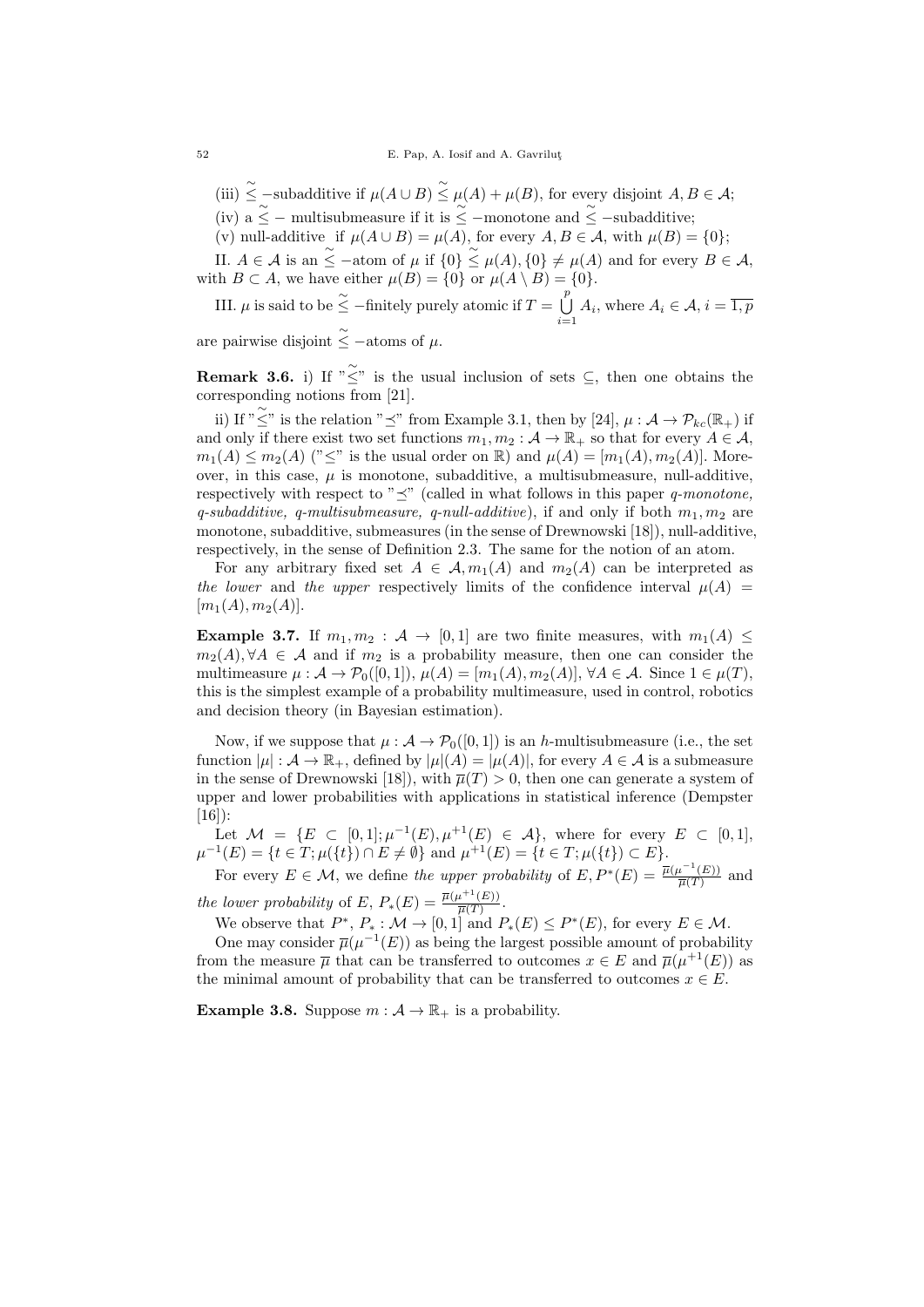In Dempster-Shafer's ([16], [43]) mathematical theory of evidence, belief functions Belief (Bel) and Plausibility (Pl) are defined by a probability distribution  $m: \mathcal{P}(T) \to [0, 1],$  with  $m(\emptyset) = 0$  and  $\sum$  $m(A) = 1.$ 

For every 
$$
A \subseteq T
$$
,  $Bel(A) = \sum_{B \subseteq A} m(B)$  and  $Pl(A) = \sum_{B, B \cap A \neq \emptyset} m(B)$ .  
\ni)  $Bel(A) + Pl(cA) = 1$ ;  $Bel(A) \leq Pl(A)$ .  
\nii)  $Bel(T) = 1$ ,  $Bel(\emptyset) = 0$ ,  $Pl(T) = 1$ ,  $Pl(\emptyset) = 0$ .  
\niii)  $Bel(\bigcup_{i=1}^{n} A_i) \geq \sum_{\emptyset \neq S \subseteq \{A_1, ..., A_n\}} (-1)^{|S|-1} Bel(\bigcap_{A_i \in S} A_i)$  (a general version of super-

additivity, called  $\inf_{\emptyset \neq S \subseteq \{A_1, ..., A_n\}}$  are every  $n \in \mathbb{N}^*$  and every  $\{A_1, ..., A_n\} \subset T$ . for  $n = 2$ ,  $Bel(A_1 \cup A_2) \ge Bel(A_1) + Bel(A_2) - Bel(A_1 \cap A_2)$ .

iv)  $Pl(\bigcup_{i=1}^{n} A_i) \leq \sum_{\emptyset \neq S \subset I} \sum_{A_i}$  $\emptyset \neq S \subseteq \{A_1, \ldots, A_n\}$  $(-1)^{|S|-1}$  $Pl$ ( $\bigcap_{A_i \in S} A_i$ ) (a general version of subad-

ditivity, called infty-alternating).

for  $n = 2$ ,  $Pl(A_1 \cup A_2) \leq Pl(A_1) + Pl(A_2) - Pl(A_1 \cap A_2)$ .

Belief and Plausibility non-additive measures identify a family of probability distribution for which they are lower and upper probability measures: for every  $A \subseteq T, P(A) \in [Bel(A), Pl(A)].$ 

The Belief Interval of A is the range defined by the minimum and maximum values which could be assigned to A:  $[Bel(A), Pl(A)]$ . This interval probability representation contains the precise probability of a set of interest (in the classical sense). The probability is uniquely determined if  $Bel(A) = Pl(A)$ . In this case, which corresponds to the classical probability, all the probabilities,  $P(A)$ , are uniquely determined for all subsets of T.

In what follows, our aim is to introduce an integral of an interval valued multifunction  $F: T \to \mathcal{P}_{kc}(\mathbb{R}_+)$  with respect to an interval-valued set multifunction  $\mu: \mathcal{A} \to \mathcal{P}_{kc}(\mathbb{R}_+),$  in both cases  $\mathcal{P}_{kc}(\mathbb{R}_+)$  being endowed with the order relation  $\ddot{m} \prec$ " from Example 3.1.

Taking into account Remark 3.6-ii), we are led to multifunctions  $\mu : A \rightarrow$  $\mathcal{P}_{kc}(\mathbb{R}_+)$  defined for every  $A \in \mathcal{A}$ , by  $\mu(A) = [m_1(A), m_2(A)]$ , with  $m_1(A) \leq m_2(A)$ , for every  $A \in \mathcal{A}$  and  $F: T \to \mathcal{P}_{kc}(\mathbb{R}_+),$  defined by  $F(t) = [f_1(t), f_2(t)],$  for every  $t \in T$ , with  $f_1, f_2 : T \to \mathbb{R}_+$ ,  $f_1(t) \leq f_2(t)$ , for every  $t \in T$ . This will be the framework in what follows. Also, suppose the relation " $\check{\leq}$ " is " $\preceq$ " from Example 3.1.

**Remark 3.9.** I. If  $\nu : A \to \mathbb{R}_+$  is finitely additive, then  $m_1, m_2 : A \to \mathbb{R}_+$ , defined by  $m_1(A) = \frac{\nu(A)}{1+\nu(A)}$  and  $m_2(A) = \sqrt{\nu(A)}$ , for every  $A \in \mathcal{A}$  are submeasures (in the sense of Drewnowski [18]), so one can immediately generate a q-multisubmeasure (in the sense of [42] - see also [24])  $\mu : A \to \mathcal{P}_{kc}(\mathbb{R}_+),$  defined by  $\mu(A) = [m_1(A), m_2(A)], \forall A \in \mathcal{A}.$ 

II. A set  $A \in \mathcal{A}$  is a q-atom of  $\mu$  if and only if it is an atom of both  $m_1$  and  $m_2$ (in the sense of Definition 2.3-II).

III. Suppose  $\mu$  is null-additive and has q-atoms. If A is a q-atom of  $\mu$ , then every  $B \in \mathcal{A}$ , with  $B \subseteq A$  and  $\{0\} \prec \mu(A)$ , is also a q-atom of  $\mu$  and  $\mu(A \setminus B) = \{0\}$ , so  $\mu(A) = \mu(B)$  also holds.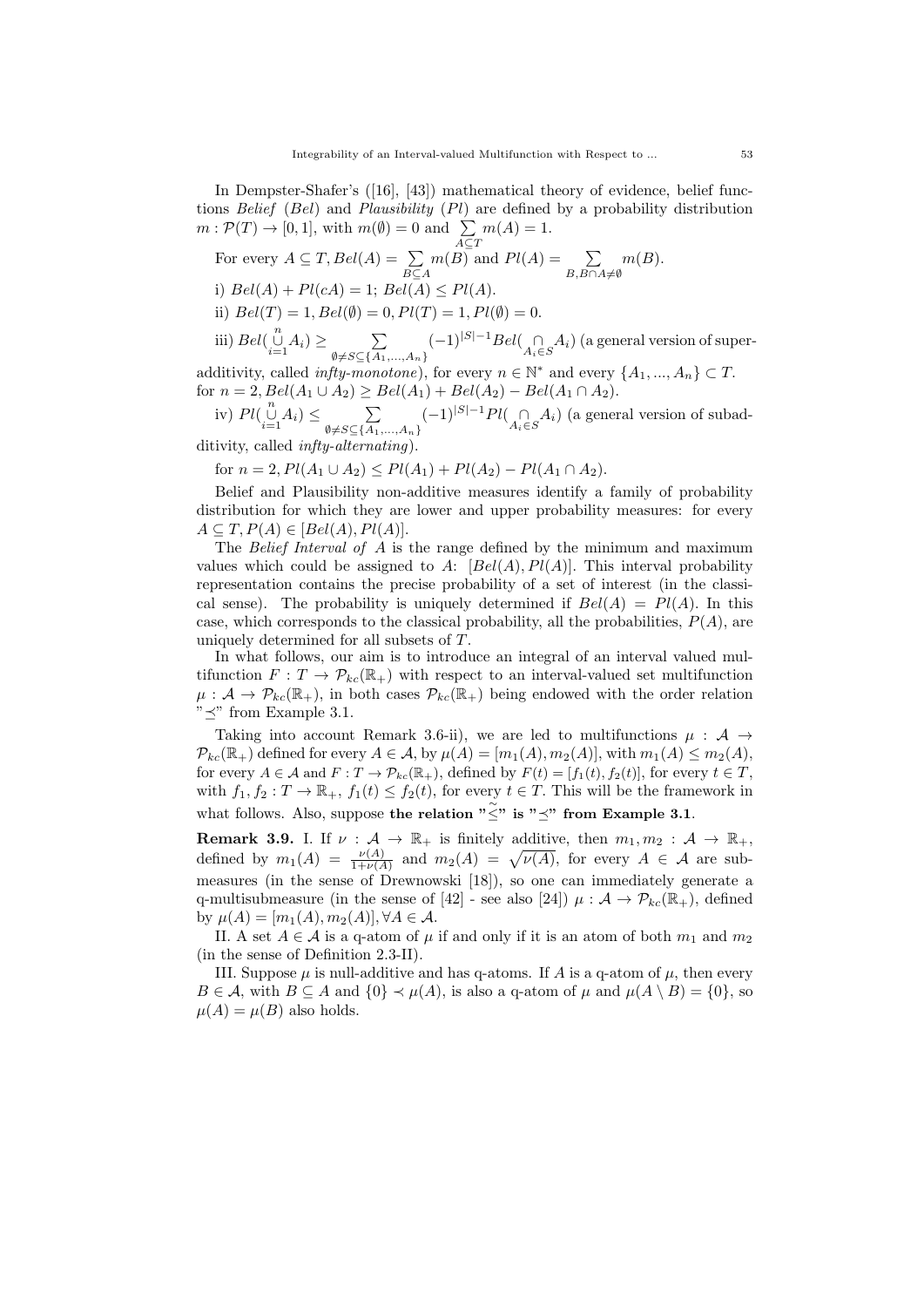IV.  $\overline{\mu} = \overline{m_2}$  (on A).

V. If  $\mu$  is a q-multisubmeasure and if  $A \in \mathcal{A}$  is a q-atom of  $\mu$ , then  $\overline{\mu}(A) =$  $|\mu(A)| = m_2(A) = \overline{m_2}(A).$ 

### 4. Gould Integrability

In this section, we study Gould integrability of interval-valued multifunctions with respect to interval-valued set multifunctions, pointing out various properties of this integral.

For the beginning, let be  $m : A \to \mathbb{R}_+$ , with  $m(\emptyset) = 0$ .

**Definition 4.1.** [27] A real function  $f: T \to \mathbb{R}$  is said to be:

I.  $\overline{m}$ -totally measurable (on  $(T, \mathcal{A}, m)$ ) if for every  $\varepsilon > 0$ , there exists  $P_{\varepsilon} =$  ${A_i}_{i=\overline{0,n}} \in \mathcal{P}$  such that:

(i)  $\overline{m}(A_0) < \varepsilon$  and

(ii)  $\operatorname{osc}(f, A_i) = \sup_{t, s \in A_i}$  $|f(t) - f(s)| < \varepsilon$ , for every  $i = \overline{1, n}$ .

II.  $\overline{m}$ -totally measurable on  $B \in \mathcal{A}$  if the restriction  $f|_B$  of f to B is  $\overline{m}$ -totally measurable on  $(B, \mathcal{A}_{\mathcal{B}}, \mu_B)$ , where  $m_B = m|_{\mathcal{A}_B}$  and  $\mathcal{A}_B = \{A \cap B : A \in \mathcal{A}\}.$ 

We consider 
$$
\sigma_{f,m}(P)
$$
 (for short,  $\sigma(P)$ ) =  $\sum_{i=1}^{n} f(t_i) m(A_i)$ , for every  $P = \{A_i\}_{i=\overline{1,n}} \in$   
2 and every  $t \in A$ ,  $i = \overline{1,n}$ 

P and every  $t_i \in A_i, i = \overline{1, n}.$ 

**Definition 4.2.** [27]  $f$  is said to be:

I. Gould *m*-integrable on T if the net  $(\sigma(P))_{P \in (\mathcal{P}, \leq)}$  is convergent in R.

In this case, its limit is called the Gould integral of  $f$  on  $T$  with respect to  $m$ , denoted by  $\int_T f dm$ .

II. Gould m-integrable on  $B \in \mathcal{A}$  if  $f|_B$  is Gould m-integrable on  $(B, \mathcal{A}_B, m_B)$ .

**Remark 4.3.** I. If it exists, the integral of  $f$  is unique.

II f is Gould m-integrable on T if and only if there exists  $\alpha \in \mathbb{R}$  such that for every  $\varepsilon > 0$ , there exists  $P_{\varepsilon} \in \mathcal{P}$  so that for every  $P = \{A_i\}_{i=\overline{1,n}} \in \mathcal{P}$ , with  $P \ge P_{\varepsilon}$  and every  $t_i \in A_i$ ,  $i = \overline{1, n}$ , we have  $|\sigma(P) - \alpha| < \varepsilon$ .

III. If  $f \geq 0$  on T and f is m-integrable on T, then  $\int_T f dm \geq 0$ .

We now introduce total-measurability and Gould integrability for an intervalvalued multifunction with respect to an interval-valued set multifunction. For this, unless stated otherwise, in what follows suppose  $\mu : A \to \mathcal{P}_{kc}(\mathbb{R}_+)$  is a set multifunction, defined by  $\mu(A) = [m_1(A), m_2(A)]$ , where  $m_1, m_2 : A \to \mathbb{R}_+$ , with  $m_1(\emptyset) = m_2(\emptyset) = 0, m_1(A) \leq m_2(A)$ , for every  $A \in \mathcal{A}$ . Also, let  $F: T \to \mathcal{P}_{kc}(\mathbb{R}_+)$ be an interval-valued multifunction, defined by  $F(t) = [f_1(t), f_2(t)]$ , for every  $t \in T$ , with  $f_1, f_2 : T \to \mathbb{R}_+$ ,  $f_1(t) \leq f_2(t)$ , for every  $t \in T$ .

**Definition 4.4.** To the set multifunction  $\mu$  we associate the set function  $\overline{\mu}: \mathcal{P}(T) \to [0,\infty]$  (called the variation of  $\mu$ ) defined for every  $E \subseteq T$ , by  $\overline{\mu}(E) =$  $\sup\{\sum_{i=1}^{n}$  $\sum_{i=1} |\mu(E_i)|\}$ , where the supremum is extended over all finite families of pairwise disjoint sets  $\{E_i\}_{i=1}^n \subset \mathcal{A}$ , with  $E_i \subseteq E$ , for every  $i = \overline{1,n}$ .

 $\mu$  is said to be of finite variation on A if  $\overline{\mu}(T) < \infty$ .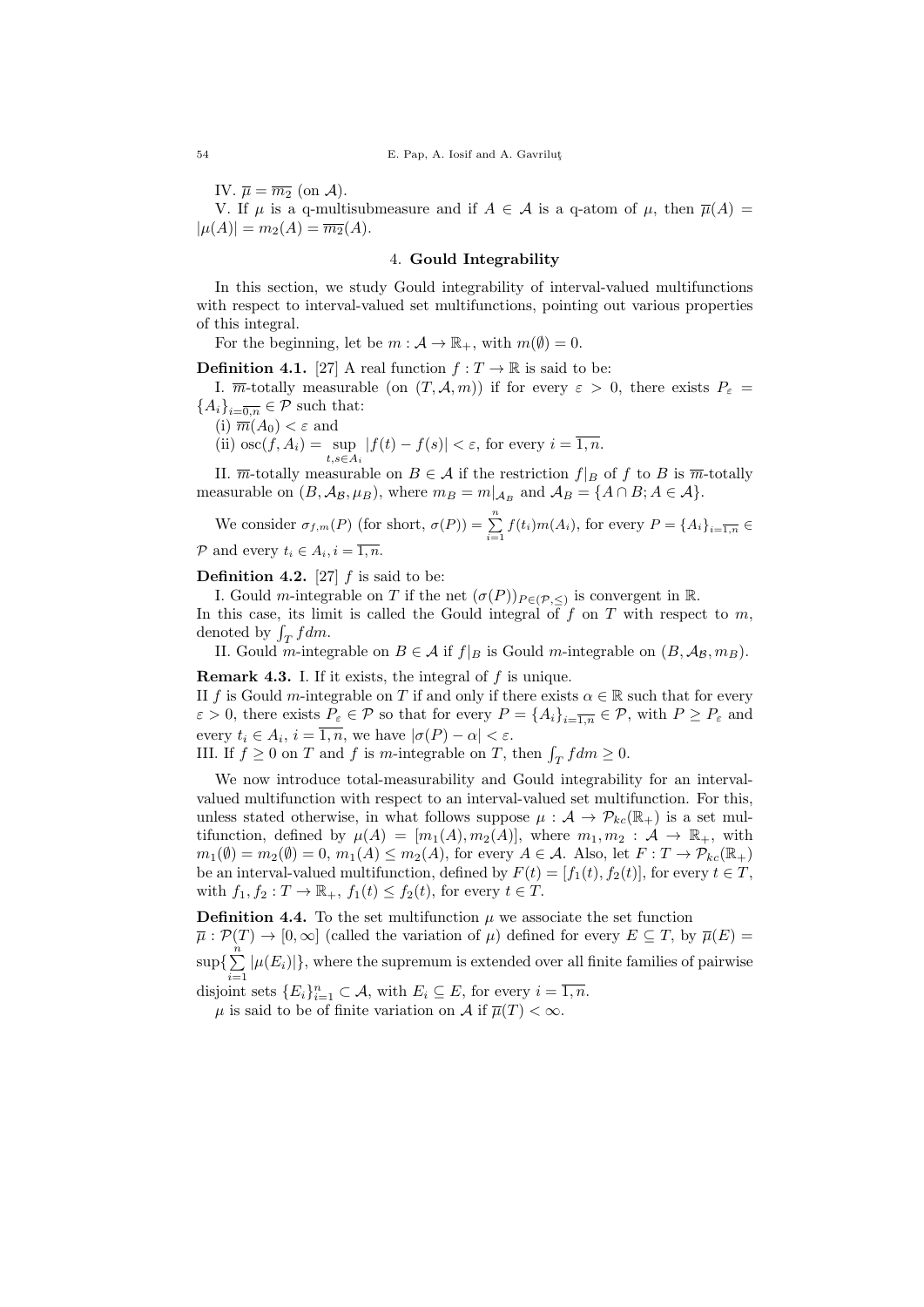**Definition 4.5.**  $F$  is said to be:

I.  $\overline{\mu}$ -totally measurable (on  $(T, \mathcal{A}, \mu)$ ) if for every  $\varepsilon > 0$ , there exists  $P_{\varepsilon} =$  ${A_i}_{i=\overline{0,n}} \in \mathcal{P}$  such that:

(i)  $\overline{\mu}(A_0) < \varepsilon$  and

(ii)  $\operatorname{osc}(F, A_i) = \sup_{t, s \in A_i}$  $h(F(t), F(s)) < \varepsilon$ , for every  $i = \overline{1, n}$ .

II.  $\overline{\mu}$ -totally measurable on  $B \in \mathcal{A}$  if  $F|_B$  is  $\overline{\mu}$ -totally measurable on  $(B, \mathcal{A}_B, \mu_B)$ .

**Remark 4.6.** I. If F is  $\overline{\mu}$ -totally measurable on T, then it is  $\overline{\mu}$ -totally measurable on every  $A \in \mathcal{A}$ .

II. F is  $\overline{\mu}$ -totally measurable on T if and only if the functions  $f_1, f_2$  are  $\overline{m_2}$ -totally measurable.

**Definition 4.7.** For a multifunction  $F: T \to \mathcal{P}_{kc}(\mathbb{R}_+)$  we denote  $\sigma_{F,\mu}(P)$  (for short,  $\sigma(P) = \sum_{n=1}^{\infty}$  $\sum_{i=1} F(t_i) \mu(A_i)$ , for every  $P = \{A_i\}_{i=\overline{1,n}} \in \mathcal{P}$  and every  $t_i \in A_i$ ,  $i = \overline{1, n}.$ 

F is said to be Gould  $\mu$ -integrable on T if the net  $(\sigma(P))_{P \in (\mathcal{P}, \leq)}$  is convergent in  $(\mathcal{P}_{kc}(\mathbb{R}), h)$ . In this case, its limit is called the Gould integral of F on T with respect to  $\mu$ , denoted by  $\int_T F d\mu$ .

The Gould integral on a subset  $E$  of  $T$  is defined in classical manner.

Remark 4.8. I. If it exists, the integral is unique.

II. If F  $\mu$ -integrable on T, then  $\int_T F d\mu \in \mathcal{P}_{kc}(\mathbb{R})$ , so  $\int_T F d\mu = [a, b]$ , where  $0 \le a \le b$ . In consequence, F is  $\mu$ -integrable on T if and only if there exists  $A = [a, b] \in \mathcal{P}_{kc}(\mathbb{R}_+)$  such that for every  $\varepsilon > 0$ , there exists  $P_{\varepsilon} \in \mathcal{P}$ , so that for every  $P = \{A_i\}_{i \in \overline{1,n}} \in \mathcal{P}$  with  $P \geq P_{\varepsilon}$  and for every  $t_i \in A_i$ ,  $i = \overline{1,n}$ , we have  $h(\sum_{ }^{n}$  $\sum_{i=1} F(t_i) \mu(A_i), A) < \varepsilon.$ 

III. If  $\mu = \{0\}$ , then F is  $\mu$ -integrable on T and  $\int_T F d\mu = \{0\}$ .

In what follows, suppose, moreover, that  $F: T \to \mathcal{P}_{kc}(\mathbb{R}_+)$  is **bounded** (i.e., there exists  $M \geq 0$  so that  $|F(t)| (= f_2(t)) \leq M$ , for every  $t \in T$  and  $\mu : A \rightarrow$  $\mathcal{P}_{kc}(\mathbb{R}_+)$  is of finite variation (so  $\overline{\mu}(T)(=\overline{m_2}(T)) < \infty$ ).

**Proposition 4.9.** F is  $\mu$ -integrable on T if and only if  $f_1$  is  $m_1$ -integrable and  $f_2$ is m<sub>2</sub>-integrable on T in the sense of [19] and, in this case,

$$
\int_T F d\mu = \left[ \int_T f_1 dm_1, \int_T f_2 dm_2 \right].
$$

Proof. . The statements easily follow since

$$
\sum_{i=1}^{n} F(t_i) \mu(A_i) = \sum_{i=1}^{n} [f_1(t_i) m_1(A_i), f_2(t_i) m_2(A_i)] =
$$
  
= 
$$
[\sum_{i=1}^{n} f_1(t_i) m_1(A_i), \sum_{i=1}^{n} f_2(t_i) m_2(A_i)] = [\sigma_{f_1, m_1}(P), \sigma_{f_2, m_2}(P)],
$$

for every  $P = \{A_i\}_{i=\overline{1,n}} \in \mathcal{P}$  and every  $t_i \in A_i, i = \overline{1,n}$ .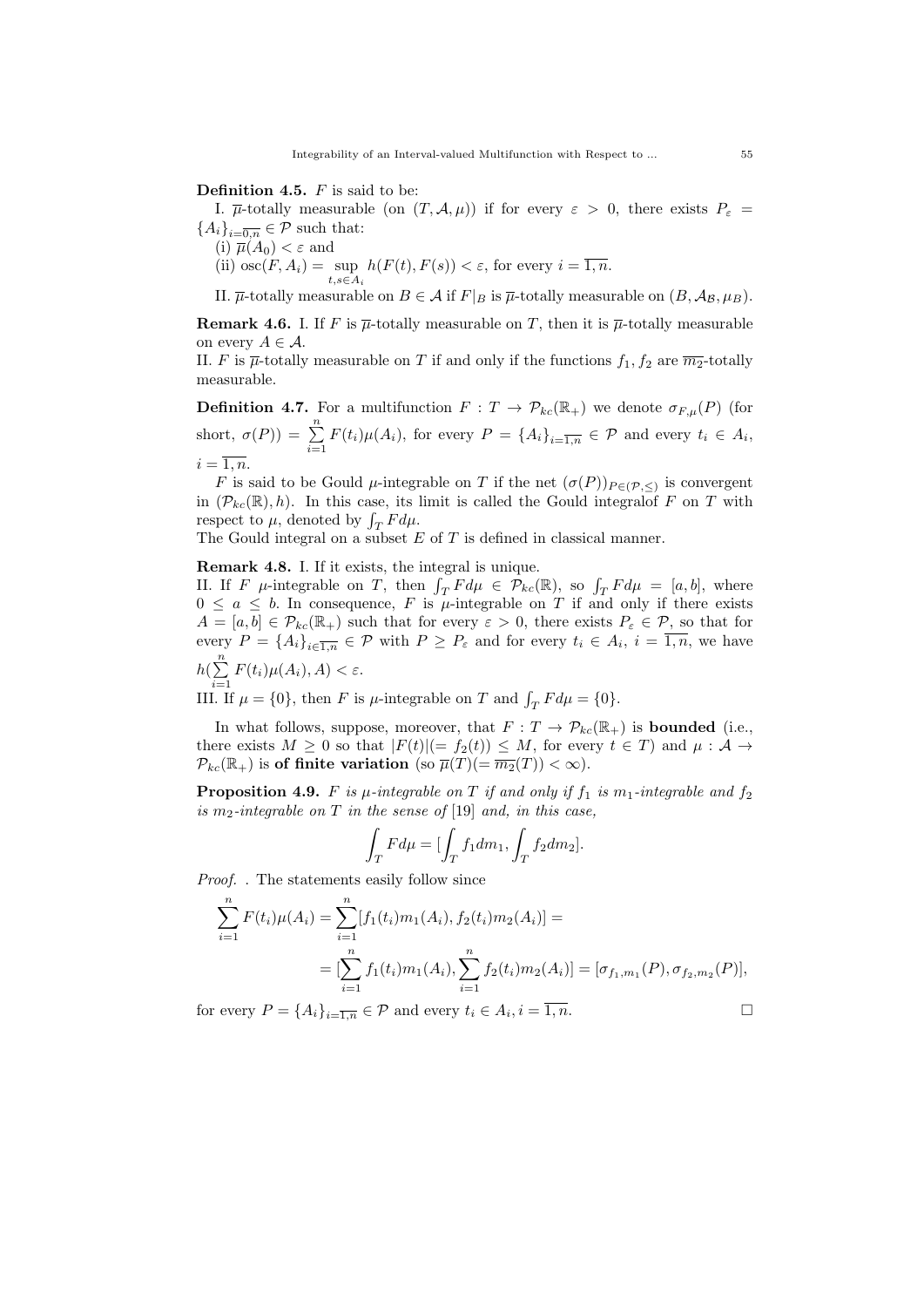So, the following definitions are motivated:

**Definition 4.10.** I. Let  $F: T \to \mathcal{P}_{kc}(-\infty, 0]$  be an interval-valued multifunction, defined by  $F(t) = [f_1(t), f_2(t)]$ , for every  $t \in T$ , with  $f_1, f_2 : T \to (-\infty, 0]$ ,  $f_1(t) \le f_2(t)$ , for every  $t \in T$ . The Gould integral of F with respect to  $\mu$  on T is defined by  $\int_T F d\mu = [-\int_T f_2 dm_1, -\int_T f_1 dm_2].$ 

II. For an interval-valued multifunction  $F : T \to \mathcal{P}_{kc}(\mathbb{R})$ , defined by  $F(t) =$  $[f_1(t), f_2(t)]$ , for every  $t \in T$ , with  $f_1, f_2 : T \to \mathbb{R}$ ,  $f_1(t) \leq f_2(t)$ , for every  $t \in T$ such that  $f_1$  or  $f_2$  does not have constant sign, we define the Gould integral of F with respect to  $\mu$  on  $T$  this way:

$$
\int_T F d\mu = [\int_T f_1^+ dm_1, \int_T f_2^+ dm_2] - [\int_T f_2^- dm_1, \int_T f_1^- dm_2],
$$

where  $f_i^+ = \max\{f_i, 0\}$  and  $f_i^- = \min\{-f_i, 0\}, i = \overline{1, 2}.$ 

Thus, without any loss of generality, in what follows we limit ourselves to the case when  $F: T \to \mathcal{P}_{kc}(\mathbb{R}_+)$  and  $\mu: \mathcal{A} \to \mathcal{P}_{kc}(\mathbb{R}_+)$ .

Corollary 4.11. If  $\mu$  is a q-multisubmeasure and F is  $\mu$ -integrable on T, then

$$
\int_T F d\mu = [(G) \int_T f_1 d\overline{m}_1, (G) \int_T f_2 d\overline{m}_2],
$$

where  $(G) \int_T f_1 d\overline{m}_1$ ,  $(G) \int_T f_2 d\overline{m}_2$  are the Gould integrals [27].

*Proof.* It follows by Theorem 2.15 [19].  $\Box$ 

By the above corollary and by Theorem 5.1 [13], we get:

Corollary 4.12. If, moreover, both  $m_1$  and  $m_2$  are complete and  $\sigma$ -additive, then

$$
\int_T F d\mu = [(B) \int_T f_1 dm_1, (B) \int_T f_2 dm_2],
$$

where  $(B) \int_T f_1 dm_1$ ,  $(B) \int_T f_2 dm_2$  are the Birkhoff integrals [5], which, in this case, are equal to the Lebesgue integrals.

**Example 4.13.** By [11], one gets:

i) If  $T = \{t_1, ..., t_n\}$  is a finite set and  $\mathcal{A} = \mathcal{P}(T)$ , then any  $F = [f_1, f_2]$  is  $\mu$ -integrable and

$$
\int_T F d\mu = \left[\sum_{i=1}^n f_1(t_i) m_1(\{t_i\}), \sum_{i=1}^n f_2(t_i) m_2(\{t_i\})\right].
$$

ii) If  $m_1, m_2$  are finitely additive and  $f_1, f_2$  are simple,  $f_i = \sum_{i=1}^{n_i}$  $j=1$  $a_j^i\cdot 1_{A_j^i}, i=\overline{1,2},$ then  $F = [f_1, f_2]$  is  $\mu$ -integrable and

$$
\int_{T} F d\mu = [\sum_{i=1}^{n_1} a_i^1 m_1(A_i^1), \sum_{i=1}^{n_2} a_i^2 m_2(A_i^2)].
$$

Now, we establish some results concerning the relation between  $\bar{\mu}$ -totally measurability and  $\mu$ -integrability.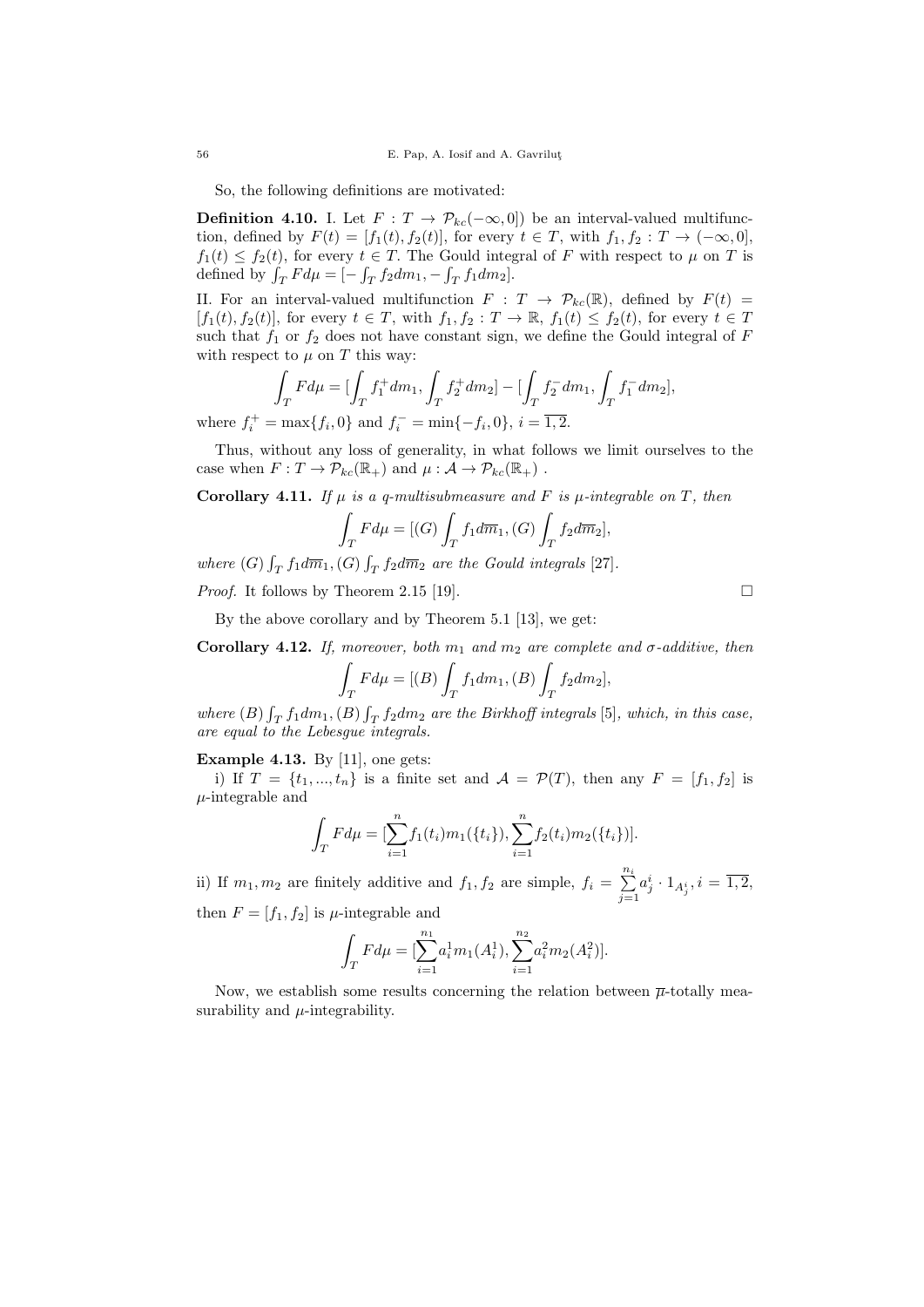**Theorem 4.14.** Let  $\mu : A \rightarrow \mathcal{P}_{kc}(\mathbb{R}_+)$  be a q-multisubmeasure. The following statements are equivalent:

I.  $F$  is  $\mu$ -integrable on  $T$ ; II. F is  $\overline{\mu}$ -integrable on T; III. F is  $\overline{\mu}$ -totally measurable on T.

*Proof.* By Proposition 4.9, F is  $\mu$ -integrable if and only if  $f_1$  is  $m_1$ -integrable and  $f_2$  is  $m_2$ -integrable. Now, the equivalences  $I \Leftrightarrow II \Leftrightarrow III$  are immediate by Theorem  $2.16$  [19].

**Remark 4.15.** In fact, in this case, F is  $\mu$ -integrable on T if and only if  $f_1$  and  $f_2$ are  $m_2$ -integrable, which, according to [19], is equivalent to the fact that  $f_1$  and  $f_2$ are  $\overline{m_2}$ -totally measurable.

**Theorem 4.16.** Suppose that  $\mu : A \to \mathcal{P}_{kc}(\mathbb{R}_+)$  is q-monotone and null-additive. If  $A \in \mathcal{A}$  is a q-atom of  $\mu$  and if F is  $\overline{\mu}$ -totally-measurable on A, then F is  $\mu$ integrable on A.

*Proof.* Let  $A \in \mathcal{A}$  be a q-atom of  $\mu$ . By Remarks 3.9-II and 4.6-II it is enough to prove that any  $\overline{m}$ -totally measurable real function on A is m-integrable on A, where  $m: \mathcal{A} \to \mathbb{R}_+$  is a set function of finite variation. Indeed, if we consider the induced set multifunction [21]  $\mu : \mathcal{A} \to \mathcal{P}_{kc}(\mathbb{R}_+), \mu(A) = [0, m(A)],$  for every  $A \in \mathcal{A}$ , with  $m : \mathcal{A} \to \mathbb{R}_+$ , in Theorem 2.14 [23] the conclusion follows.

**Corollary 4.17.** Suppose  $\mu : A \to \mathcal{P}_{kc}(\mathbb{R}_+)$  is q-finitely purely atomic, q-monotone and q-null-additive. If F is  $\overline{\mu}$ -totally-measurable on T, then F is  $\mu$ -integrable on T.

By Proposition 4.9 and Theorem 3.7 [39] we get:

**Theorem 4.18.** Suppose  $F: T \to \mathcal{P}_{kc}(\mathbb{R}_+)$  is  $\mu$ -integrable. Then F is  $\mu$ -integrable on  $A \in \mathcal{A}$  if and only if  $F \chi_A$  is  $\mu$ -integrable on T, where  $\chi_A$  is the characteristic function of A. In this case,  $\int_A F d\mu = \int_T F \chi_A d\mu$ .

The next results are straightforward by Theorem 2.7-i), ii) [19] and Proposition 4.9.

**Theorem 4.19.** Let  $F: T \to \mathcal{P}_{kc}(\mathbb{R}_+)$  be  $\mu$ -integrable and  $\alpha \in \mathbb{R}_+$ . Then:

*I*)  $\alpha F$  is  $\mu$ -integrable and  $\int_T \alpha F d\mu = \alpha \int_T F d\mu$ .

II) F is  $\alpha\mu$ -integrable and  $\int_T F d(\alpha\mu) = \alpha \int_T F d\mu$ .

**Theorem 4.20.** Let  $F, G: T \to \mathcal{P}_{kc}(\mathbb{R}_+)$  be  $\mu$ -integrable. Then the following statements hold:

*I.*  $F + G$  is  $\mu$ -integrable and  $\int_T (F + G) d\mu = \int_T F d\mu + \int_T G d\mu;$ II. If  $\mu$  is q-multisubmeasure, then  $F \cdot G$  is  $\mu$ -integrable; III. If  $\mu$  is q-multisubmeasure, then  $F \vee G$  and  $F \wedge G$  are  $\mu$ -integrable.

*Proof.* I. Since F, G are  $\mu$ -integrable, then  $f_1, g_1$  are  $m_1$ -integrable and  $f_2, g_2$  are  $m_2$ -integrable. According to Theorem 2.7 - iv) [19] it follows that  $f_1 + g_1$  is  $m_1$ integrable,  $f_2 + g_2$  is  $m_2$ -integrable and, moreover,  $\int_T (f_i + g_i) dm_i = \int_T f_i dm_i +$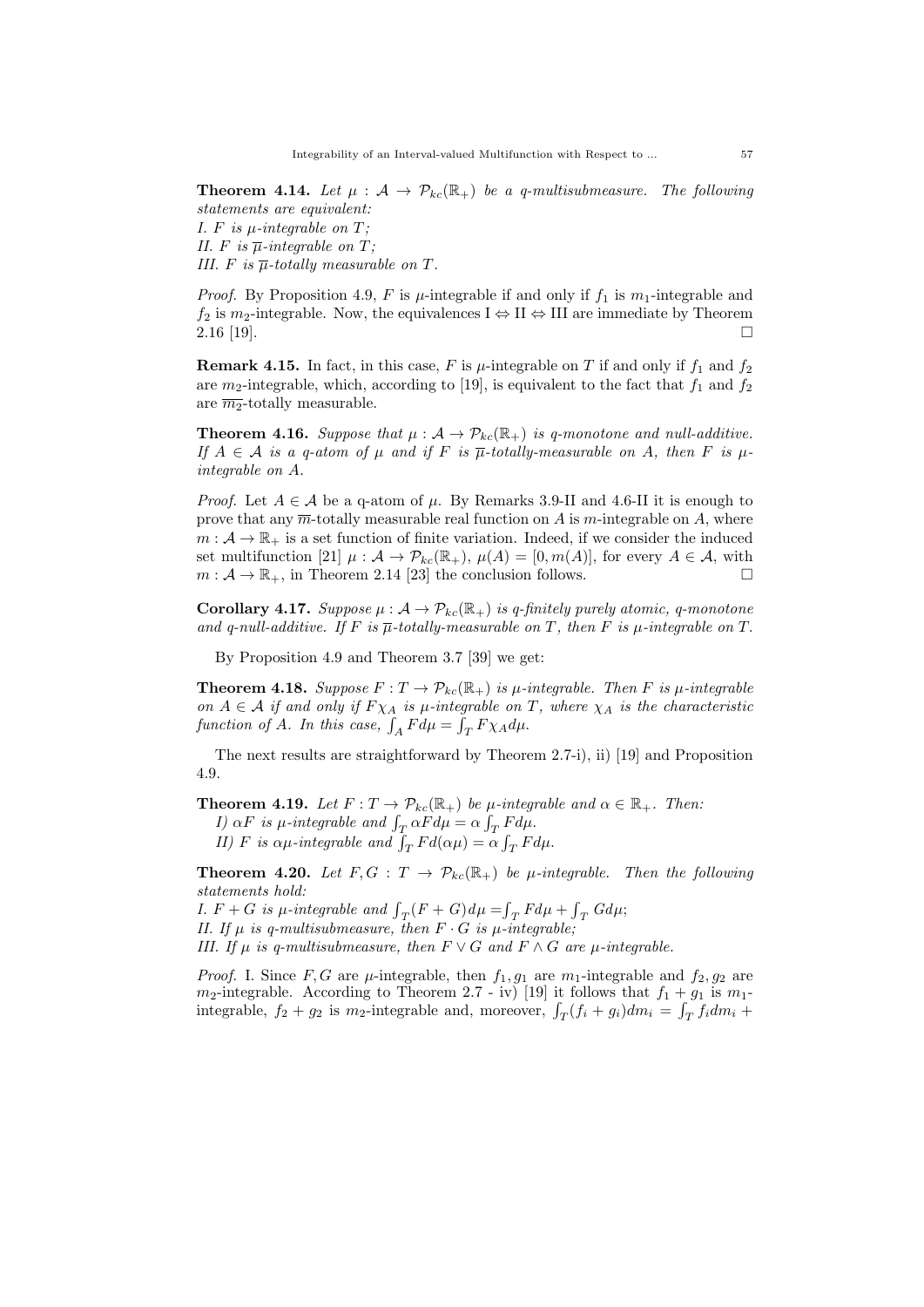$\int_T g_i dm_i$ ,  $i = \overline{1, 2}$ . Therefore,  $F + G$  is  $\mu$ -integrable and

$$
\int_{T} (F+G)d\mu = \left[ \int_{T} (f_1+g_1)dm_1, \int_{T} (f_2+g_2)dm_2 \right] =
$$
\n
$$
= \left[ \int_{T} f_1 dm_1 + \int_{T} g_1 dm_1, \int_{T} f_2 dm_2 + \int_{T} g_2 dm_2 \right] =
$$
\n
$$
= \left[ \int_{T} f_1 dm_1, \int_{T} f_2 dm_2 \right] + \left[ \int_{T} g_1 dm_1, \int_{T} g_2 dm_2 \right] = \int_{T} F d\mu + \int_{T} G d\mu.
$$

II. Based on Theorem 4.14, the Gould  $\mu$ -integrability of F and G on T is equivalent to their  $\overline{\mu}$ -totally-measurability on T. Hence,  $f_1, g_1, f_2, g_2$  are  $\overline{m_2}$ -totally measurable on T. Then,  $f_1 \cdot g_1$  and  $f_2 \cdot g_2$  are  $\overline{m_2}$ -totally measurable. Since  $m_1 \leq m_2$ it follows that  $f_1 \cdot g_1$  is  $\overline{m_1}$ -totally measurable and  $f_2 \cdot g_2$  is  $\overline{m_2}$ -totally measurable. Applying again Theorem 4.14 and Remark 4.6-II we obtain that  $F \cdot G$  is  $\mu$ -integrable.

III. It follows by Theorem 4.14 and Theorem 2.18 [19].

$$
\qquad \qquad \Box
$$

Using Theorem 2.9-i) [19] we get:

**Theorem 4.21.** Let  $\mu_1, \mu_2 : A \to \mathcal{P}_{kc}(\mathbb{R}_+)$  be of finite variation, with  $\mu_1(\emptyset) =$  $\mu_2(\emptyset) = \{0\}$ . Suppose  $F: T \to \mathcal{P}_{kc}(\mathbb{R}_+)$  is both  $\mu_1$ -integrable and  $\mu_2$ -integrable. If  $\mu : \mathcal{A} \to \mathcal{P}_{kc}(\mathbb{R}_+)$  is defined by  $\mu(A) = \mu_1(A) + \mu_2(A)$ , for every  $A \in \mathcal{A}$ , then F is µ-integrable and

$$
\int_T Fd(\mu_1 + \mu_2) = \int_T Fd\mu_1 + \int_T Fd\mu_2.
$$

**Theorem 4.22.** If  $F, G: T \to \mathcal{P}_{kc}(\mathbb{R}_+)$  are  $\mu$ -integrable, then

$$
h(\int_{T} F d\mu, \int_{T} G d\mu) \leq \sup_{t \in T} h(F(t), G(t)) \cdot \overline{\mu}(T).
$$

*Proof.* Since F, G are  $\mu$ -integrable then  $f_1, g_1$  are  $m_1$ -integrable and  $f_2, g_2$  are  $m_2$ integrable. According to Theorem 2.7-iii) [19] we have

$$
|\int_{T} f_1 dm_1 - \int_{T} g_1 dm_1| \leq \sup_{t \in T} |f_1(t) - g_1(t)| \overline{m_1}(T)
$$
 (1)

and

$$
|\int_{T} f_2 dm_2 - \int_{T} g_2 dm_2| \leq \sup_{t \in T} |f_2(t) - g_2(t)| \overline{m_2}(T). \tag{2}
$$

Therefore, by (1) and (2) it follows

$$
h(\int_{T} F d\mu, \int_{T} G d\mu) = \max \{ |\int_{T} f_1 dm_1 - \int_{T} g_1 dm_1|, |\int_{T} f_2 dm_2 - \int_{T} g_2 dm_2| \} \le
$$
  

$$
\leq \max \{ \sup_{t \in T} |f_1(t) - g_1(t)| \overline{m_1}(T), \sup_{t \in T} |f_2(t) - g_2(t)| \overline{m_2}(T) \}
$$
  

$$
\leq \max \{ \sup_{t \in T} |f_1(t) - g_1(t)|, \sup_{t \in T} |f_2(t) - g_2(t)| \} \cdot \overline{m_2}(T) \le
$$
  

$$
\leq \sup_{t \in T} \max \{ |f_1(t) - g_1(t)|, |f_2(t) - g_2(t)| \} \cdot \overline{m_2}(T) =
$$
  

$$
= \sup_{t \in T} h(F(t), G(t)) \overline{\mu}(T).
$$

By the previous theorem we obtain:  $\Box$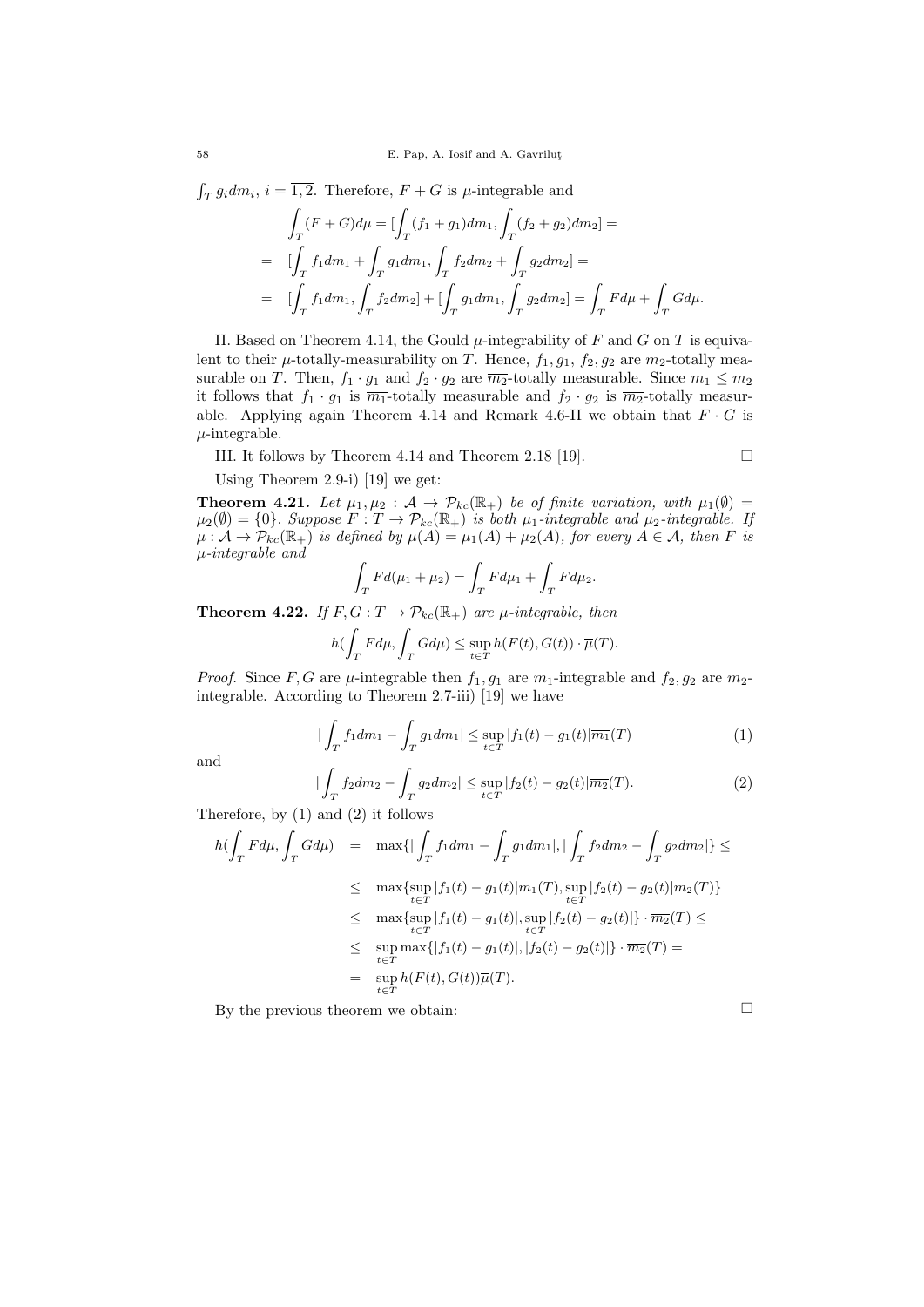Corollary 4.23. If  $F: T \to \mathcal{P}_{kc}(\mathbb{R}_+)$  is  $\mu$ -integrable, then

$$
|\int_T F d\mu| \leq \sup_{t \in T} f_2(t) \cdot \overline{m_2}(T).
$$

**Theorem 4.24.** Let  $F, G: T \to \mathcal{P}_{kc}(\mathbb{R}_+)$  be  $\mu$ -integrable. I. If  $F(t) \preceq G(t)$ , for every  $t \in T$ , then  $\int_T F d\mu \preceq \int_T G d\mu$ . II. If  $\mu$  is a q-multisubmeasure and if  $F(t) \subseteq G(t)$ , for every  $t \in T$ , then  $\int_T F d\mu \subseteq$  $\int_T G d\mu.$ 

Proof. I. We apply Theorem 2.7-v) [19].

II. Since  $F(t) = [f_1(t), f_2(t)] \subseteq [g_1(t), g_2(t)]$ , we have  $g_1(t) \le f_1(t) \le f_2(t) \le g_2(t)$ , for every  $t \in T$ . According to Theorem 4.14 and Remark 4.15 we have that  $f_1$ and  $f_2$  are  $\overline{m_2}$ -totally measurable. So, taking into account Theorem 2.7-v) [19] we obtain  $\int_T g_1 dm_1 \leq \int_T f_1 dm_1$  and  $\int_T f_2 dm_2 \leq \int_T g_2 dm_2$ . On the other hand, since  $f_2$  is  $\overline{m_2}$ -totally measurable and  $m_1 \leq m_2$  it follows that  $f_2$  is  $\overline{m_1}$ -totally measurable, hence  $f_2$  is  $m_1$ -integrable too. Therefore, by Theorems 2.7-v) and 2.9-ii) [19],  $\int_T f_1 dm_1 \leq \int_T f_2 dm_1 \leq \int_T f_2 dm_2$ , which together with the previous inequalities finish the proof.  $\hfill \square$ 

Corollary 4.25. If  $\mu$  is a q-multisubmeasure and if  $F, G : T \to \mathcal{P}_{kc}(\mathbb{R}_+)$  are  $\mu$ -integrable, then:

$$
\qquad and \qquad
$$

$$
\begin{aligned} & \int_T (F\wedge G) d\mu \preceq \int_T F d\mu \wedge \int_T G d\mu \\ & \int_T F d\mu \vee \int_T G d\mu \preceq \int_T (F\vee G) d\mu. \end{aligned}
$$

*Proof.* It follows by Theorem 4.20-III and the previous theorem.  $\Box$ 

By Theorems 2.7-v) and 2.9-ii) from [19], we analogously obtain:

**Theorem 4.26.** Let  $\mu_1, \mu_2 : A \to \mathcal{P}_{kc}(\mathbb{R}_+)$  be interval-valued set multifunctions of finite variation, with  $\mu_1(\emptyset) = \mu_2(\emptyset) = \{0\}$  and  $F: T \to \mathcal{P}_{kc}(\mathbb{R}_+)$ . The following statements hold:

I. If  $\mu_1 \preceq \mu_2$  and if F is simultaneously  $\mu_1$ -integrable and  $\mu_2$ -integrable, then  $\int_T F d\mu_1 \preceq \int_T F d\mu_2.$ 

II. If  $\mu_1, \mu_2$  are q-multisubmeasures such that  $\mu_1 \subseteq \mu_2$  and if F is  $\mu_2$ -integrable, then  $\int_T F d\mu_1 \subseteq \int_T F d\mu_2$ .

**Remark 4.27.** I. If  $\mu$  is a q-multisubmeasure and if F is  $\mu$ -integrable, then by Theorem 4.14 and Theorem 4.26, we have  $\int_T F d\mu \preceq \int_T F d\overline{\mu}$ .

II. If  $\mu_1$ ,  $\mu_2$  are q-multisubmeasures and F is  $\mu_1$ -integrable and  $\mu_2$ -integrable, then

$$
\int_T Fd(\mu_1 \wedge \mu_2) \preceq (\int_T Fd\mu_1) \wedge (\int_T Fd\mu_2).
$$

### 5. Important Properties of the Integral

In what follows we establish results that highlight important properties of the set multifunction  $\varphi: \mathcal{A} \to \mathcal{P}_{kc}(\mathbb{R}_+),$  defined by  $\varphi(A) = \int_A F d\mu = [\int_A f_1 dm_1, \int_A f_2 dm_2],$ for every  $A \in \mathcal{A}$ , where  $F : T \to \mathcal{P}_{kc}(\mathbb{R}_+), F(t) = [f_1(t), f_2(t)], \forall t \in T$  is  $\mu$ integrable on T.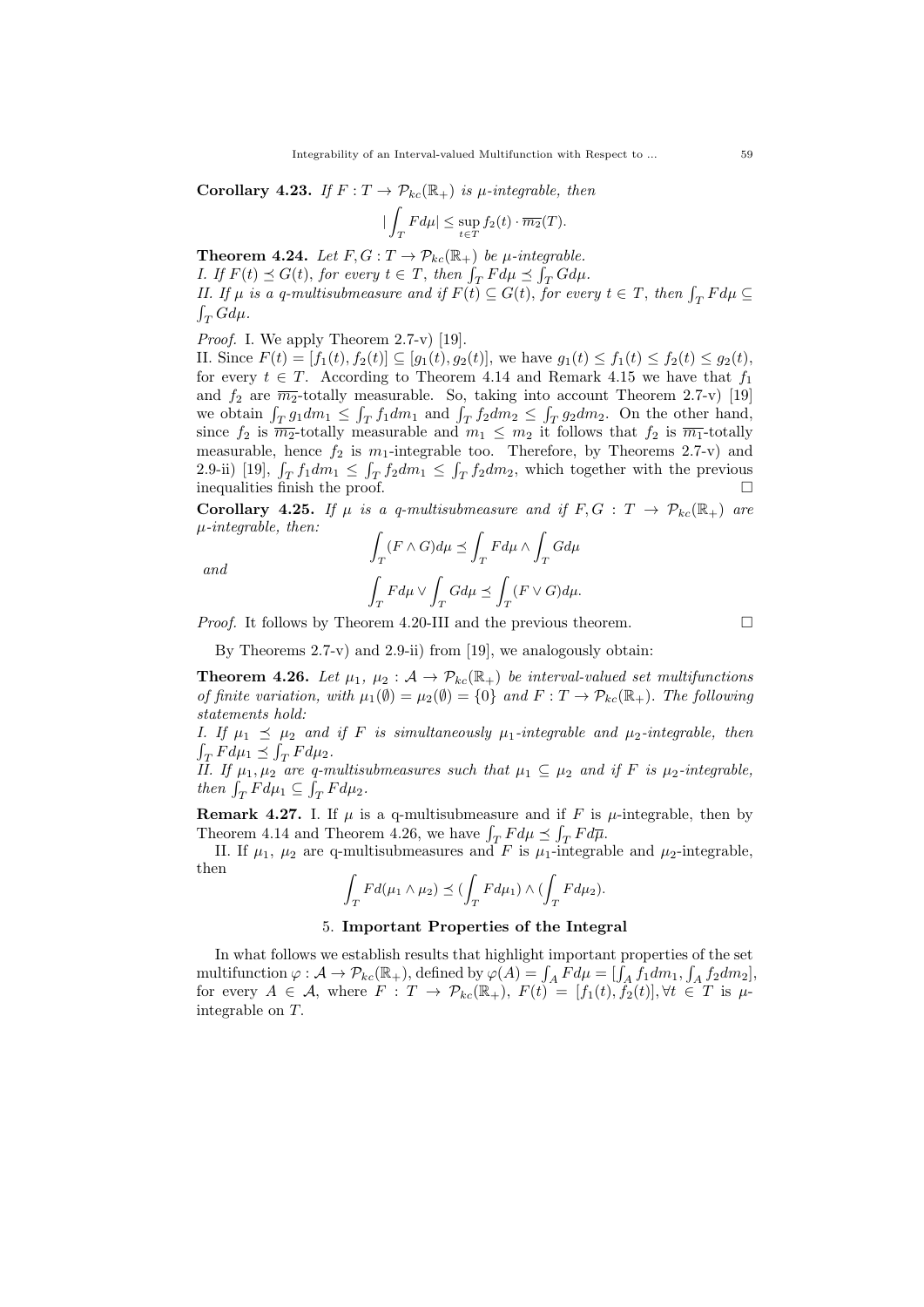**Theorem 5.1.** Let  $\mu_1, \mu_2 : A \to \mathcal{P}_{kc}(\mathbb{R}_+)$  be q-multisubmeasures of finite variation, defined by

$$
\mu_1(A) = [m_1(A), m_2(A)], \forall A \in \mathcal{A}
$$

and

$$
\mu_2(A) = [m_1^{'}(A), m_2^{'}(A)], \forall A \in \mathcal{A},
$$

where  $m_i, m_i': A \to \mathbb{R}_+$ , with  $m_i(\emptyset) = m_i'(\emptyset) = 0$ ,  $i = \overline{1, 2}$ . Suppose  $F: T \to \mathcal{P}_{kc}(\mathbb{R}_+)$  is both  $\mu_1$ -integrable and  $\mu_2$ -integrable. Then: I. F is  $\mu_1 \wedge \mu_2$ -integrable on T. II. Let A be a q-atom of both  $\mu_1$  and  $\mu_2$ . If  $\mu : A \to \mathcal{P}_{kc}(\mathbb{R}_+)$  is defined by

$$
\mu(A) = \mu_1(A) \cdot \mu_2(A) = [(m_1m_1')(A), (m_2m_2')(A)], \ \forall A \in \mathcal{A},
$$

then  $F$  is  $\mu$ -integrable on  $A$ .

Proof. I. We observe that

$$
\overline{m_i \wedge m'_i} \leq \overline{m_1}, \overline{m_2}, \text{ for } i = \overline{1, 2}.
$$

Now, since F is  $\mu_1$ -integrable and  $\mu_2$ -integrable we have that  $f_1$  is  $\overline{m_1}$ -totally measurable and  $\overline{m'_1}$ -totally measurable,  $f_2$  is  $\overline{m_2}$ -totally measurable and  $\overline{m'_2}$ -totally measurable, respectively. Therefore,  $f_1$  is  $\overline{m_1 \wedge m_1'}$ -totally measurable and  $f_2$  is  $m_2 \wedge m_2'$ -totally measurable. Applying Theorem 4.14, F is  $\mu_1 \wedge \mu_2$ -integrable. II. First, we note that, by [13], if A is a q-atom of  $\mu$  and if  $\{A_i\}_{i=\overline{1,n}} \in \mathcal{P}_A$ , then, there can exist only one set, for instance, without loss of generality,  $A_1$ , so that  $\{0\} \prec \mu(A_1)$  and  $\mu(A_i) = \{0\}, \forall i = \overline{2, n}$ . Let  $A \in \mathcal{A}$  be a q-atom of  $\mu_1$  and  $\mu_2$ . Since F is  $\overline{\mu_1}$ -totally-measurable on A, then for every  $\varepsilon > 0$  there exists  $P_{\varepsilon} =$  ${A_i}_{i=\overline{0,n}} \in \mathcal{P}_A$  such that

$$
\overline{\mu_1}(A_0) = m_2(A_0) < \sqrt{\varepsilon} \text{ and } \sup_{s,t \in A_i} h(F(s), F(t)) < \varepsilon, \forall i = \overline{1, n}. \tag{3}
$$

Analogously, since F is  $\overline{\mu_2}$ -totally-measurable on A, there is  $P'_\varepsilon = \{B_j\}_{j=\overline{0,p}} \in \mathcal{P}_A$ such that

$$
\overline{\mu_2}(B_0) = m_2^{'}(B_0) < \sqrt{\varepsilon} \text{ and } \sup_{s,t \in B_j} h(F(s), F(t)) < \varepsilon, \forall j = \overline{1, p}. \tag{4}
$$

Consider  $P = \{A_i \cap B_j\} \in \mathcal{P}_A$ . Since  $A_0 \cap B_0 \subseteq A$  and A is an atom of  $\mu_1$  and  $\mu_2$ , we have two cases:

i)  $\mu_1(A_0 \cap B_0) = \{0\}$  or  $\mu_2(A_0 \cap B_0) = \{0\}$ . Then  $\overline{\mu_1 \cdot \mu_2}(A_0 \cap B_0) = 0 < \varepsilon$  and  $\sup_{s,t\in A_i\cap B_j} h(F(s),F(t)) < \varepsilon$ , for every  $i=\overline{1,n}, j=\overline{1,p}$ ii)  $\{0\}$  ≺  $\mu_1(A_0 \cap B_0)$  and  $\{0\}$  ≺  $\mu_2(A_0 \cap B_0)$ .

By Remark 3.9-III,  $A_0 \cap B_0$  is a q-atom of  $\mu_1$  and  $\mu_2$  too, and  $\mu_1(A_0 \cap B_0) = \mu_1(A)$ ,  $\mu_2(A_0 \cap B_0) = \mu_2(A)$ . Applying Remark 3.9-IV we have  $\overline{\mu_1}(A_0 \cap B_0) = |\mu_1(A_0 \cap B_0)|$  $|B_0| = m_2(A_0 \cap B_0)$  and  $\overline{\mu_2}(A_0 \cap B_0) = |\mu_2(A_0 \cap B_0)| = m_2'(A_0 \cap B_0).$ 

Hence, by (3) and (4) we get

$$
\overline{\mu_1 \cdot \mu_2}(A_0 \cap B_0) = (m_2 \cdot m_2')(A_0 \cap B_0) = m_2(A_0 \cap B_0) \cdot m_2'(A_0 \cap B_0) < \varepsilon
$$

and  $\sup_{s,t\in A_i\cap B_j} h(F(s),F(t)) < \varepsilon$ , for every  $i=\overline{1,n},j=\overline{1,p}$ . Therefore, F is  $\overline{\mu_1 \cdot \mu_2}$ -totally measurable on A, so by Theorem 4.14, F is  $\mu_1 \cdot \mu_2$ -integrable on  $A.$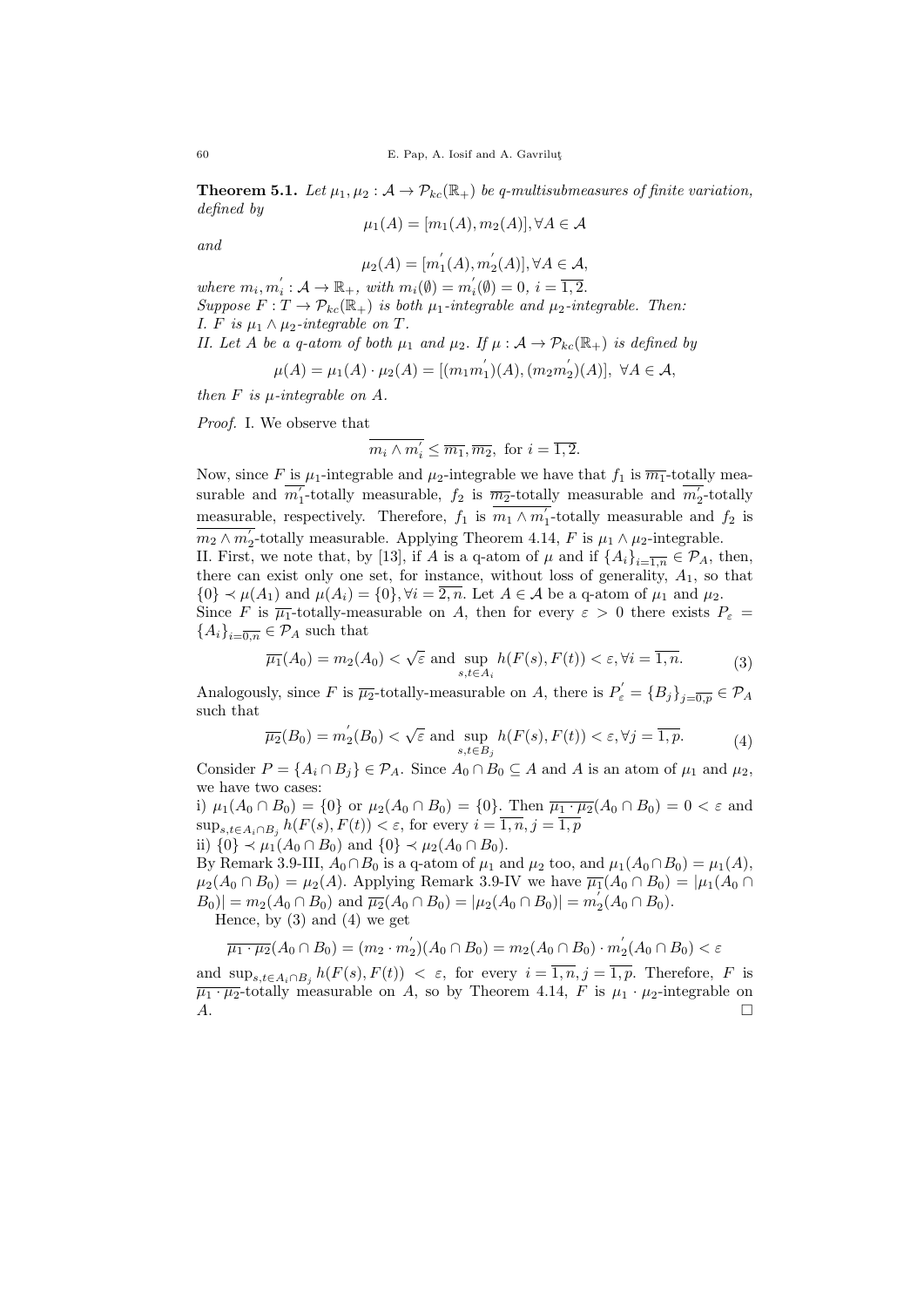**Theorem 5.2.** If  $F: T \to \mathcal{P}_{kc}(\mathbb{R}_+)$  is  $\mu$ -integrable on T, then:

II. It follows by Proposition 4.9 and Theorem 2.14 [19].

I.  $\varphi \ll \overline{m_2}$  (i.e., for every  $\varepsilon > 0$ , there is  $\delta > 0$  such that for every  $A \in \mathcal{A}$  with  $\overline{m_2}(A) < \delta$ , it results  $|\varphi(A)| < \varepsilon$ ).

II. If  $\mu$  is q-monotone, then the same is  $\varphi$ .

Proof. . I is a consequence of Corollary 4.23.

$$
\qquad \qquad \Box
$$

**Theorem 5.3.** Let  $\mu$  be a q-multisubmeasure and  $F: T \to \mathcal{P}_{kc}(\mathbb{R}_+)$   $\mu$ -integrable. Then  $\varphi$  is a finitely additive multimeasure.

*Proof.* Evidently,  $\varphi(\emptyset) = 0$ . We denote  $\varphi_1(A) = \int_A f_1 dm_1$  and  $\varphi_2(A) = \int_A f_2 dm_2$ , for every  $A \in \mathcal{A}$ . Since  $m_1, m_2$  are submeasures in Drewnowski's sense, then, by Theorem 2.12 [19],  $\varphi_1$  and  $\varphi_2$  are finitely additive, so  $\varphi = [\varphi_1, \varphi_2]$  is also finitely  $additive.$ 

**Theorem 5.4.** I. If  $\mu : A \to \mathcal{P}_{kc}(\mathbb{R}_+)$  and  $F : T \to \mathcal{P}_{kc}(\mathbb{R}_+), F(t) = [f_1(t), f_2(t)], \forall t \in$  $T$  is  $\mu$ -integrable on  $T$ , then:

(i)  $|\int_T F d\mu| = \int_T f_2 dm_2 = \int_T |F| d|\mu|.$  $(ii)$  $\overline{n}$ 

$$
\overline{\varphi}(T) = \sup \{ \sum_{i=1}^{n} |\varphi(A_i)| \} = \sup \{ \sum_{i=1}^{n} \int_{A_i} f_2 dm_2 \} = \int_{T} f_2 dm_2,
$$

where  $\{A_i\}_{i=\overline{1,n}} \in \mathcal{P}$ .

II. If  $F: T \to \mathbb{R}_+$  is a single valued function and  $\mu: \mathcal{A} \to \mathcal{P}_{kc}(\mathbb{R}_+)$  is monotone, then our integral is a particular case of [39].

III. If  $F: T \to \mathbb{R}_+$  is a single valued function and  $\mu: \mathcal{A} \to \mathbb{R}_+$  is a set function, then our integral is a particular case of [25].

**Remark 5.5.** We note that if  $m : A \to \mathbb{R}_+$  is countable additive, then Choquet integral coincides with Gould one and they are equal to Lebesgue integral. But if  $m$  is an arbitrary set function, the integral we proposed is different from the one introduced by Jang [33].

Indeed, according to [15], if  $f : T \to [0, +\infty)$  is a simple function, then:

i) If m is subadditive, then  $(C) \int_A f dm \leq (G) \int_A f dm, \forall A \in \mathcal{A}$ ;

ii) If m is finitely additive, then  $(C) \int_A f dm = (G) \int_A f dm, \forall A \in \mathcal{A}$ .

In conclusion, the lower and the upper, Gould and Choquet integrals (limits) are not always necessarily equal, even if  $f$  is a simple function.

Acknowledgements. The authors are indebted to Area Editor R.A. Borzooei and to the unknown referee for their remarks and suggestions which contributed to the improvement of the paper.

#### **REFERENCES**

- [1] H. Agahi, R. Mesiar, Y. Ouyang, E. Pap and M. Strboja Berwald type inequality for Sugeno integral, Appl. Math. Comput., 217(8) (2010), 4100–4108.
- [2] H. Agahi, Y. Ouyang, R. Mesiar, E. Pap and M. Strboja, *Hölder and Minkowski type in*equalities for pseudo-integral, Appl. Math. Comput.,  $217(21)$  (2011), 8630–8639.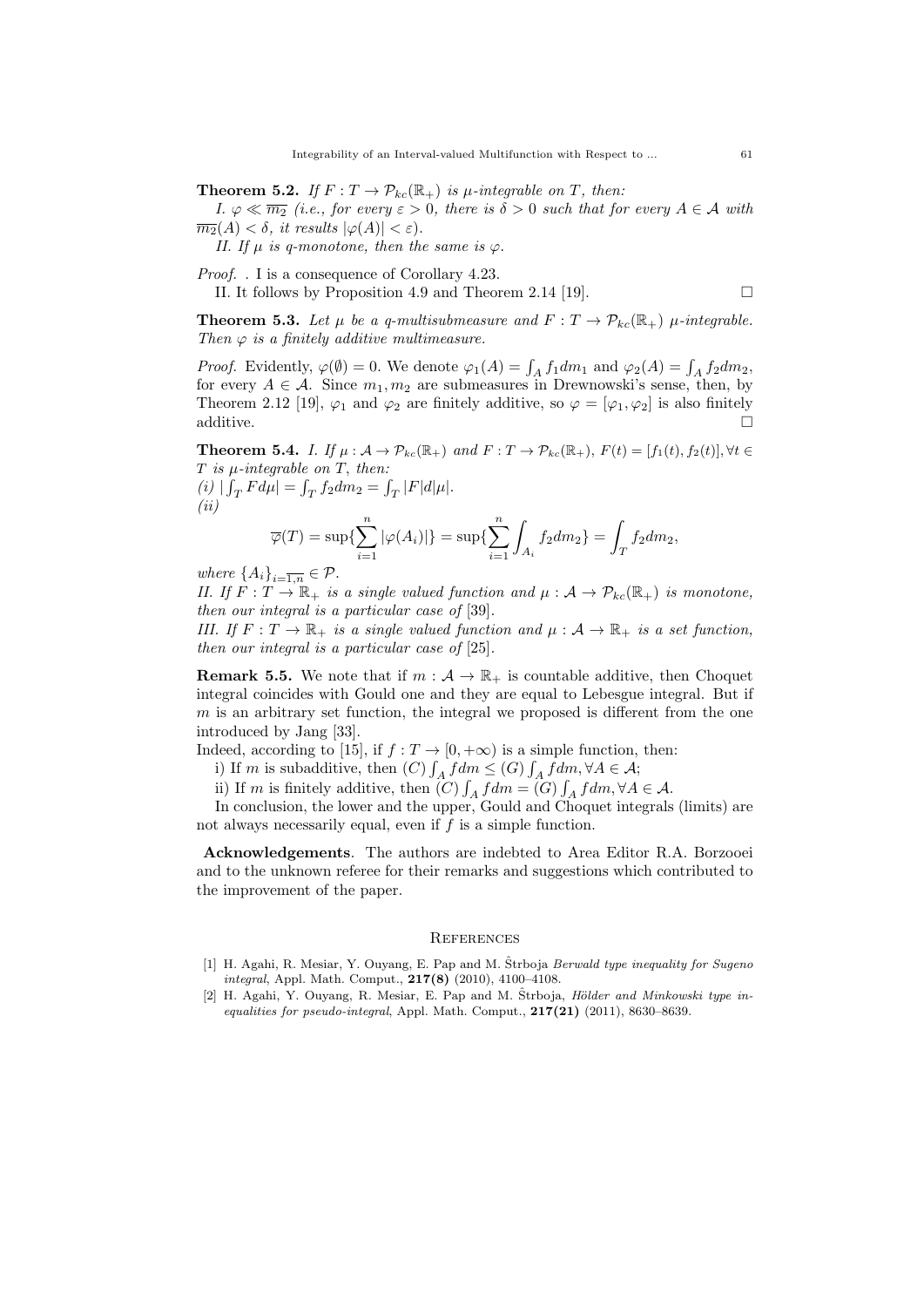#### 62 E. Pap, A. Iosif and A. Gavrilut

- [3] R. J. Aumann, *Integrals of set-valued functions*, J. Math. Anal. Appl., **12** (1965), 1–12.
- [4] A. Aviles, G. Plebanek and J. Rodriguez, The McShane integral in weakly compactly generated spaces, J. Funct. Anal., 259(11) (2010), 2776–2792.
- [5] G. Birkhoff, Integration of functions with values in a Banach space, Trans. Amer. Math. Soc., 38(2) (1935), 357–378.
- A. Boccuto and A. R. Sambucini, A note on comparison between Birkhoff and Mc Shane integrals for multifunctions, Real Analysis Exchange, 37(2) (2012), 3–15.
- [7] A. Boccuto and A. R. Sambucini, A McShane integral for multifunctions, J. Concr. Appl. Math., 2(4) (2004), 307–325.
- [8] A. Boccuto, D. Candeloro and A. R. Sambucini, Henstock multivalued integrability in Banach lattices with respect to pointwise non atomic measures, Rendiconti Lincei Matematica e Applicazioni, 26(4) (2015), 363–383.
- [9] G. Bykzkan and D. Duan, Choquet integral based aggregation approach to software development risk assessment, Inform. Sci., 180(3) (2010), 441–451.
- [10] H. Bustince, J. Fernandez, R. Mesiar and J. Kalická,, Discrete interval-valued Choquet integral, Proceedings of the 6th International Summer School on Aggregation Operators(AGOP)(2011), 23–27.
- [11] D. Candeloro, A. Croitoru, A. Gavrilut and A. R. Sambucini, Atomicity related to nonadditive integrability, Rend. Circolo Matem. Palermo, 65(3) (2016), 435–449.
- [12] B. Cascales and J. Rodriguez, Birkhoff integral for multi-valued functions, J. Math. Anal. Appl., 297 (2004), 540–560.
- [13] A. Croitoru and A. Gavrilut, Comparison between Birkhoff and Gould integral, Mediterr. J. Math., 12 (2015), 329–347.
- [14] A. Croitoru, A. Gavrilut and A. Iosif, *Birkhoff weak integrability of multifunctions*, International Journal of Pure Mathematics, 2 (2015), 47–54.
- [15] A. Croitoru and N. Mastorakis, Estimations, convergences and comparisons on fuzzy integrals of Sugeno, Choquet and Gould type, Proceedings of the 2014 IEEE International Conference on Fuzzy Systems (FUZ-IEEE)(2014), DOI 10.1109/FUZZIEEE.2014.689.1590, (2014), 1205– 1212.
- [16] A. P. Dempster, Upper and lower probabilities induced by a multivalued mapping, Ann. Math. Statist., 38 (1967), 325–339.
- [17] A. Dinghas, Zum Minkowskischen Integralbegriff abgeschlossener Mengen, Math. Zeit., DOI: 10.1007/BF01186606, 66 (1956), 173–188.
- [18] L. Drewnowski, Topological rings of sets, continuous set functions, integration, I, II,III, Bull. Acad. Polon. Sci. Ser. Math. Astron. Phys., 20 (1972), 277–286.
- [19] A. Gavrilut and A. Petcu, A Gould type integral with respect to a submeasure, An. St. Univ. Al. I. Cuza Iași, 53(2) (2007), 351-368.
- [20] A. Gavrilut and A. Petcu, Some properties of the Gould type integral with respect to a submeasure, Bul. Inst. Politehnic din Iași, Secția Mat. Mec. Teor. Fiz.,  $53(57)(5)$  (2007), 121–130.
- [21] A. Gavrilut, A Gould type integral with respect to a multisubmeasure, Math. Slovaca,  $58$ (2008), 43–62.
- [22] A. Gavrilut, A generalized Gould type integral with respect to a multisubmeasure, Math. Slovaca, 60 (2010), 289–318.
- [23] A. Gavrilut, Fuzzy Gould integrability on atoms, Iranian Journal of Fuzzy Systems, 8(3) (2011), 113–124.
- [24] A. Gavrilut, Remarks of monotone set-valued multifunctions, Inform. Sci., 259 (2014), 225– 230.
- [25] A. Gavrilut, A. Iosif and A. Croitoru, The Gould integral in Banach lattices, Positivity, 19 (2015), 65-82.
- [26] M. Grabisch, J. L. Marichal, R. Mesiar and E. Pap, Aggregation functions, Cambridge University Press, 127, 2009.
- [27] G. G. Gould, On integration of vector-valued measures, Proc. London Math. Soc., 15 (1965), 193–225.